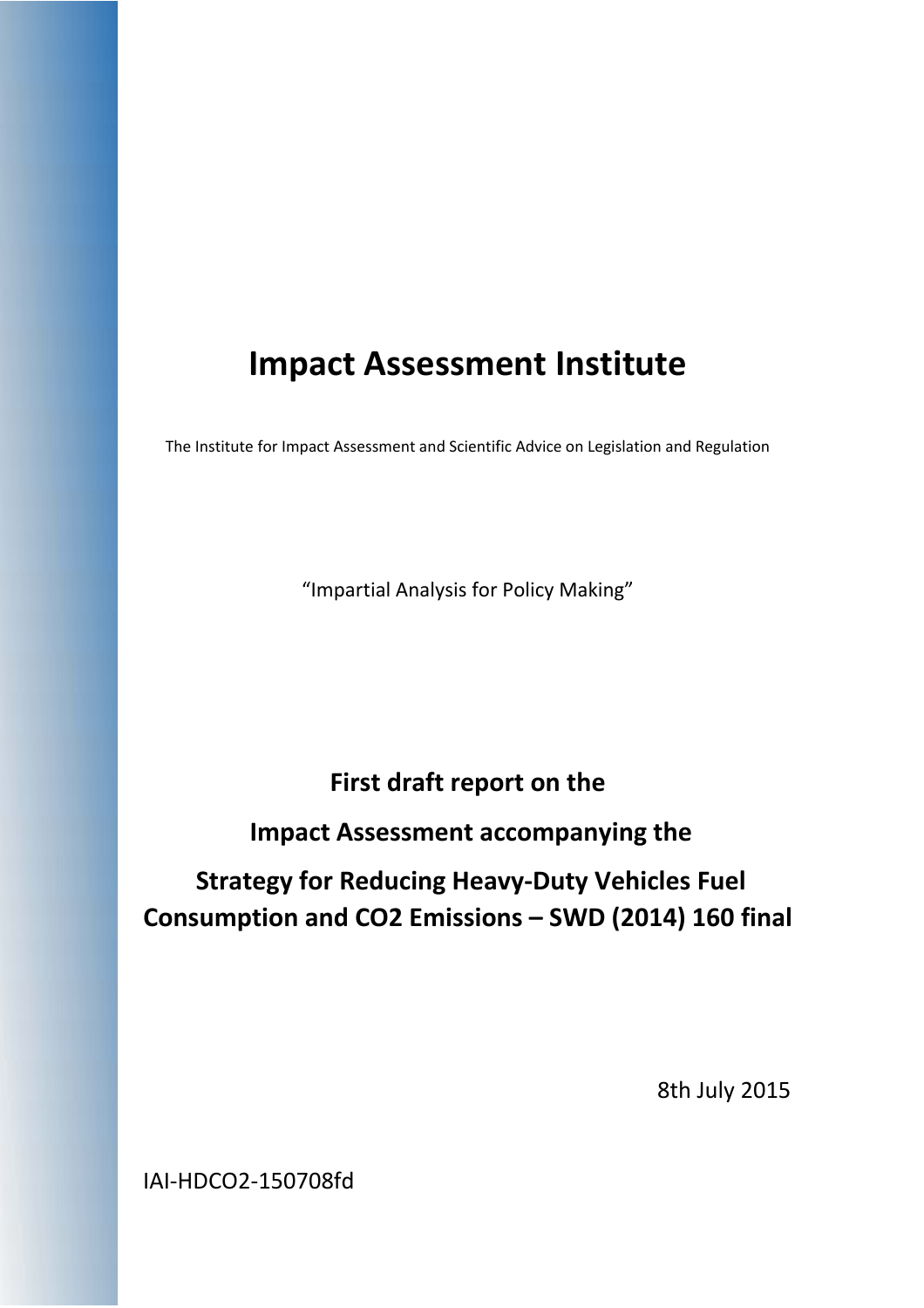#### **Accompanying statement**

This report has been written according to the guiding principles of the Impact Assessment Institute: transparency, objectivity, legitimacy and credibility. It therefore analyses the subject matter critically from a purely factual and scientific point of view, without any policy orientation.

The analysis is open to review and criticism from all parties, including those whose work is scrutinised. Contacts with all relevant parties are logged (Annex VI) to ensure transparency and to guard against "lobbying" of the results.

By its nature the report has a critical characteristic, since it scrutinises the subject document, with its main findings entailing the identification of errors, discrepancies and inconsistencies, complemented by a revision of the analysis. In performing this work, the intention of the report is to be constructive in assisting the authors of the subject document and its background information, as well as all relevant stakeholders in identifying the most robust evidence base for the policy objective in question.

As well as a critical scrutiny report, it is also to be understood as a scenario analysis, asking and answering the question "what if a different assumption / dataset / understanding is taken into account". It should be seen as a cooperative contribution to the policy making process, proposing ideas that may not have been considered in the original Impact Assessment.

This report is also to be considered as a call for additional data. Peer review is an important element of the procedures of the Impact Assessment Institute and this is manifested in the openness to further review and to new data. In particular at the draft stage, the report explicitly requests additional data where the readily available data was not sufficient to complete all intended analysis.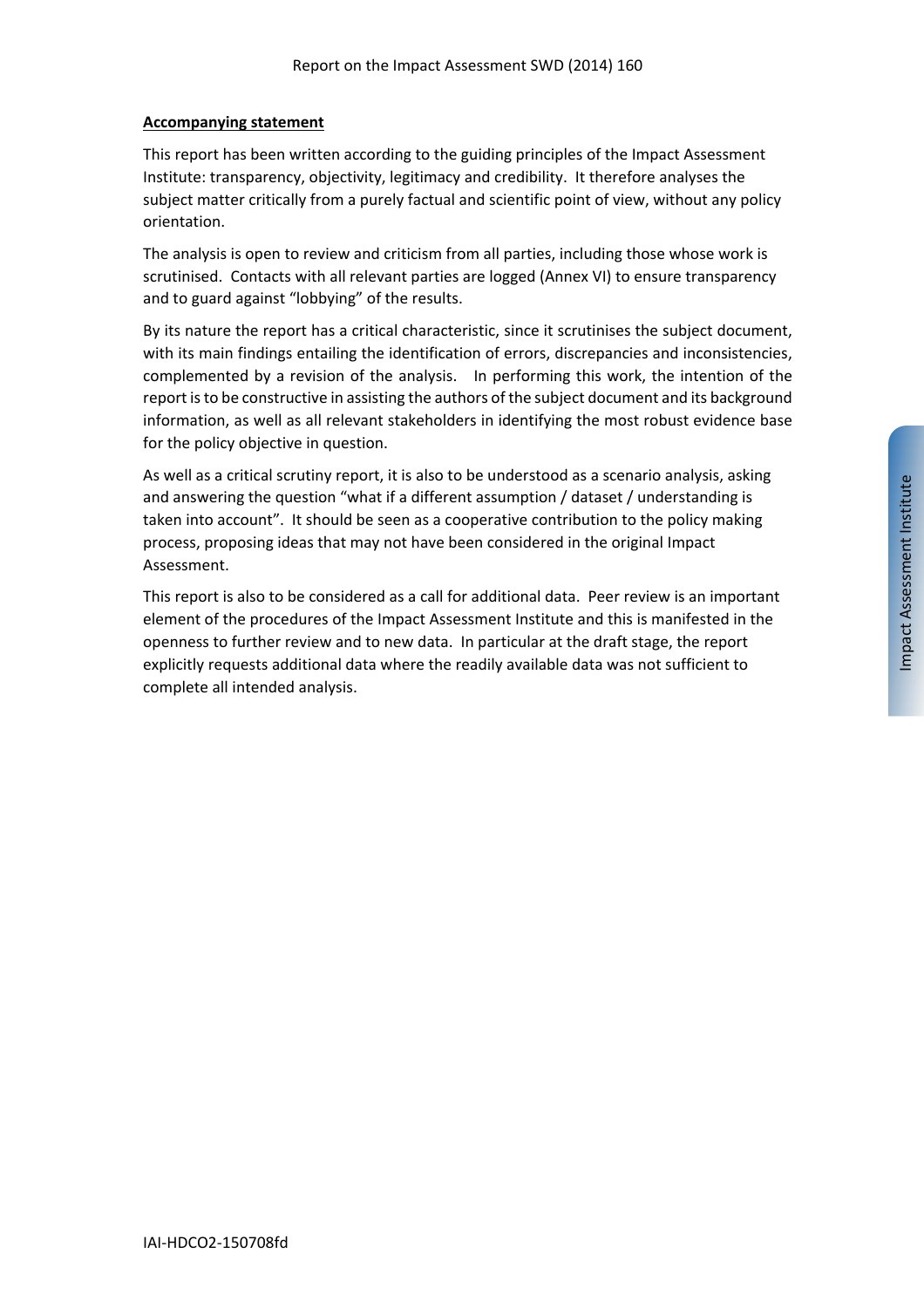## Executive Summary

This report has scrutinised in‐depth the content of the Impact Assessment, analysing its assumptions, background data, analysis, results and conclusions.

The Impact Assessment is thorough and easy to follow, providing a comprehensive and transparent view of the evidence base presented for policy making in this domain.

Due to the time elapsed from the compilation of most of the underlying figures used in the report (the 2009 TIAX/NSA study), the possibility of a significant change in the state of the art should be considered. This is addressed further at the end of this Executive Summary.

Some minor aspects somewhat undermine the positive impression. In particular, some of the rhetoric and assumptions stated in the introduction and problem definition appear to presage an expected result, before the corresponding evidence has been presented. The section "Problem definition" reads in certain parts as a summary of the anticipated results.

This observation does not detract from the validity of the content of the Impact Assessment, but brings into question the process employed to compile and present the analysis.

The substantive element is the detailed analysis of impacts in terms of the costs and benefits of measures for reducing the CO2 emissions of heavy duty vehicles. The key parameter resulting from the calculations is the cost effective potential for CO2 reduction, since this indicates the feasible level of ambition of future policies including regulation.

The Impact Assessments quotes a value of 35.1% for the weighted average cost effective CO2 reduction potential across all vehicle types. The following chart shows the recalculated cost effective weighted average CO2 reduction potential, introducing cumulatively those effects and scenarios which result in a measurable difference:



Two potentially measurable effects have not been included in the chart: €30/t cost effectiveness cut off and using alternative figures for vehicle lifetimes. The concrete effect was calculated to be zero for each case, since no single technology fell below the cost effectiveness threshold due to the recalculation. An additional effect with potentially measurable results would be the accounting for already realised penetration of CO2 reduction measures. No reliable data has been identified, with additional information being requested from stakeholders.

The following table provides an overview of all the effects identified in the revised analysis, for each indicating whether the influence is positive (greater CO2 reduction potential or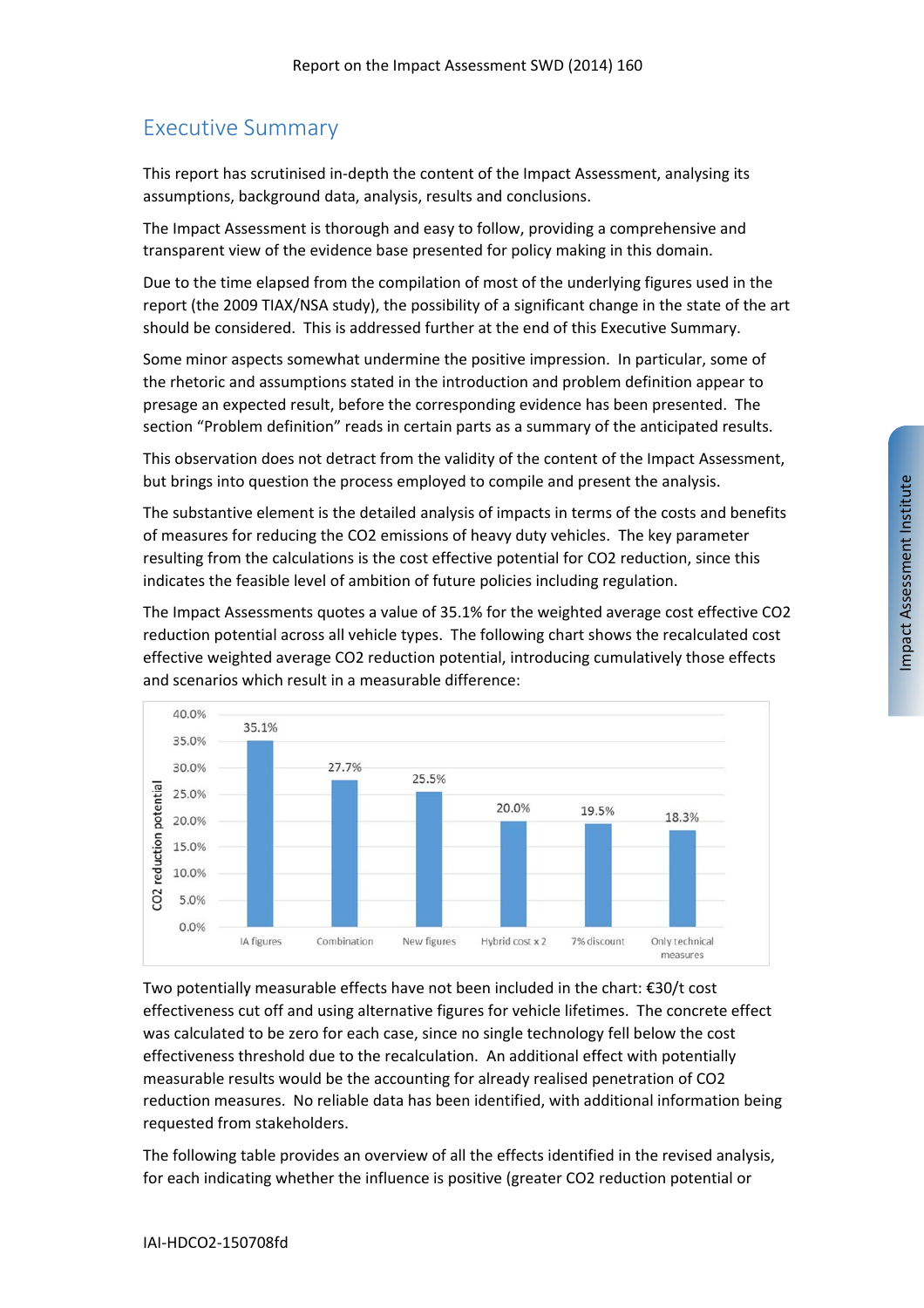| Revised element (* indicates inclusion in chart<br>above)                  | <b>Section</b> | <b>Numerically</b><br>assessed | <b>Direction</b><br>of change |
|----------------------------------------------------------------------------|----------------|--------------------------------|-------------------------------|
| *Using geometric combination methodology from<br>CE Delft 2012 report      | 3.1.1          | yes                            | $-ve$                         |
| *Accounting for overlap of technologies reflecting<br>TNO 2006 methodology | 3.1.1          | yes                            | $-ve$                         |
| Accounting for already realised technologies                               | 3.1.2          | no (data<br>required)          | $-ve$                         |
| *Revision of cost and CO2 reduction potential                              | 3.1.3          | yes                            | $+ve/-ve$                     |
| *Considering uncertainty in cost of hybrids for<br>certain vehicle types   | 3.2.1          | yes                            | $-ve$                         |
| *7% discount rate                                                          | 3.2.3          | yes                            | $-ve$                         |
| *Considering only technical measures                                       | 3.1            | yes                            | $-ve$                         |
| Non-zero abatement cost as threshold for cost-<br>effectiveness            | 3.2.2          | yes                            | +ve                           |
| Using alternative vehicle lifetime                                         | 3.2.3          | yes                            | +ve                           |
| Rebound effect                                                             | 3.2.4          | no                             | $-ve$                         |
| Tightening exhaust emission regulation                                     | 3.2.5          | no                             | $-ve$                         |
| Multiple replacements of technology                                        | 3.2.6          | no                             | $-ve$                         |
| Learning effects and economies of scale                                    | 3.2.7          | no                             | +ve                           |

lower abatement cost compared to the Impact Assessment) or negative (lower CO2 reduction potential or higher abatement cost compared to the Impact Assessment).

A superficial review has been performed using data on cost and CO2 reduction potential, obtained from subsequent expert reports. This is presented separately in this report since it is not the objective of this study to use ex-post data to scrutinise the content of the Impact Assessment compiled before that data became available. It does however serve as a feasibility check on some of the recalculations. This new data is expected to provide a more up‐to‐date basis for future policy analysis.

## Conclusion

By applying a reasonable reanalysis to the content of the Impact Assessment and its underlying data, substantial uncertainty in the figures presented has been identified.

Simple application of well documented methodologies for combining CO2 reduction potentials reduces the weighted average cost effective potential from 35% to 28%. Accounting for significant cost uncertainties, in particular in the high‐potential but also high‐ cost hybrid technology, results in a figure of 20% total CO2 reduction potential.

This figure is only 5% above the expected "natural" CO2 reduction between 2015 and 2030. The conclusion of the Impact Assessment, that regulation of vehicle CO2 emissions is the most effective policy option, depends strongly on the high cost-effective potential above the natural improvement, which is therefore called into question by these revised figures.

This report therefore concludes that in ongoing work to assess the potential measures and future actions in this area, the significant effects identified in this report related to background data, methodologies and calculations are to be taken into account.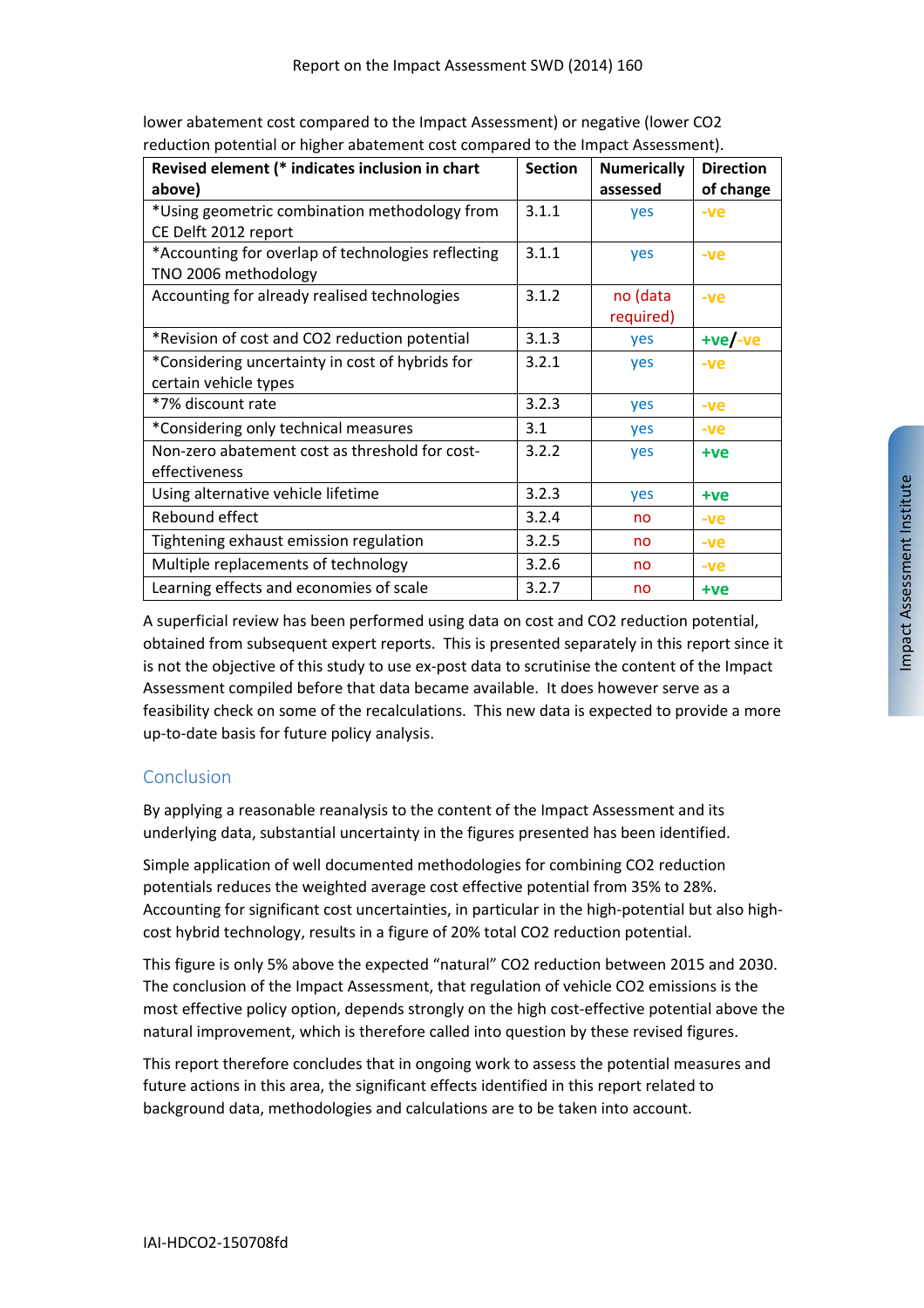## Additional data requested

The analysis has been performed using readily available data. Parts of the intended analysis require additional data that can only be expected to be provided from expert sources with a direct interest in the content of this report. It is therefore considered appropriate to make an open call for the additional data as part of the peer review process, using this draft report as a platform for further discussion.

The following is a description of the additional data necessary to complement and complete the report:

- The penetration rates of each identified measure in each vehicle type in 2014.
- The calculation method for the trend line to determine the extent of overlap of CO2 reduction potentials as applied in the 2006 report by TNO et. al. underlying the European Commission impact assessment for CO2 for passenger cars.
- The underlying calculations behind the NPV and cost effectiveness figures presented on pages 130 to 137 of the Impact Assessment. This information has already been requested through a formal access to document request. It is acknowledged that providing access to such data at the correct level of detail whilst respecting intellectual property may represent a time consuming effort.

Stakeholders are kindly requested to provide fully evidenced data on the above points, in addition to their comments on the content of this draft report. Any new data received will be used as an input to the final report.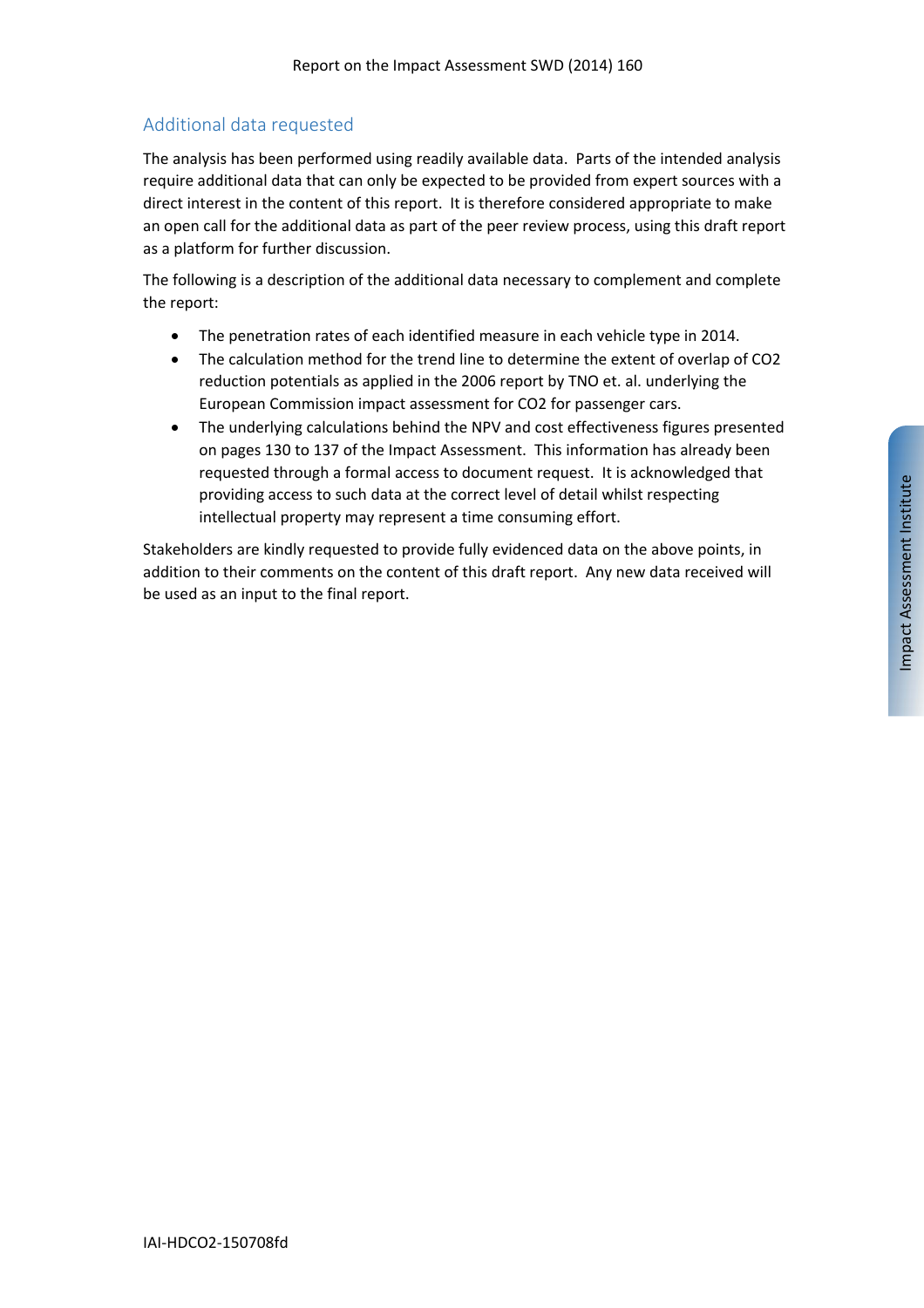## Visualisation

The following table provides a visual overview of the results of this report for each element of the evidence presented in the Impact Assessment, using an assessment from 1 to 7 to indicate the level of confidence  $(1 =$  highest,  $7 =$  lowest confidence level).

| <b>Element</b>  |   | <b>Assessment level &amp;</b><br>description (17)                   | <b>Notes</b>                                                                                                                                                                                                          |  |  |
|-----------------|---|---------------------------------------------------------------------|-----------------------------------------------------------------------------------------------------------------------------------------------------------------------------------------------------------------------|--|--|
| Rhetoric        | 4 | Concerns identified with<br>analysis and/or evidence                | A number of statements indicate a<br>preconception of certain policy paths,<br>inconsistent with evidence-based policy<br>making                                                                                      |  |  |
| Assumptions     | 4 | Concerns identified with<br>analysis and/or evidence                | Consistent with the above, a number of<br>assumptions are made which prejudge<br>the result, but are not substantial in<br>their overall effect                                                                       |  |  |
| Background data | 3 | Several questions identified                                        | The data used is well-documented. In<br>some cases, discrepancies between<br>datasets used are apparent. In certain<br>cases a reassessment results in a<br>recalculation of costs and or benefits.                   |  |  |
| Analysis        | 5 | Substantial concerns<br>identified with analysis<br>and/or evidence | Combination methodologies have not<br>been correctly implemented. Account<br>has not been taken of the already<br>realised penetration of the measures.                                                               |  |  |
| <b>Results</b>  | 5 | Substantial concerns<br>identified with analysis<br>and/or evidence | Due to the discrepancies in the analysis<br>and the background data, a significant<br>difference in the cost-effective CO2<br>reduction potential is identified<br>(weighted average from 35.1% to<br>18.3%)          |  |  |
| Conclusions     | 5 | Substantial concerns<br>identified with analysis<br>and/or evidence | The significantly lower remaining CO2<br>reduction potential as indicated above<br>seriously undermines the conclusion<br>that regulation is necessary. Further<br>evidence is necessary to demonstrate<br>this need. |  |  |

#### Key to assessment levels

| Correct<br>analysis, fully<br>evidenced | Minor<br>questions<br>identified on<br>analysis<br>and/or<br>evidence | Several<br>questions<br>identified on<br>analysis<br>and/or<br>evidence | <b>Concerns</b><br>identified<br>with analysis<br>and/or<br>evidence | Substantial<br>concerns<br>lidentified<br>with analysis<br>and/or<br>evidence | <b>Serious</b><br>concerns<br>lidentified<br>with analysis<br>and/or<br>evidence | <b>Incorrect</b><br>analysis<br>evidence<br>absent |
|-----------------------------------------|-----------------------------------------------------------------------|-------------------------------------------------------------------------|----------------------------------------------------------------------|-------------------------------------------------------------------------------|----------------------------------------------------------------------------------|----------------------------------------------------|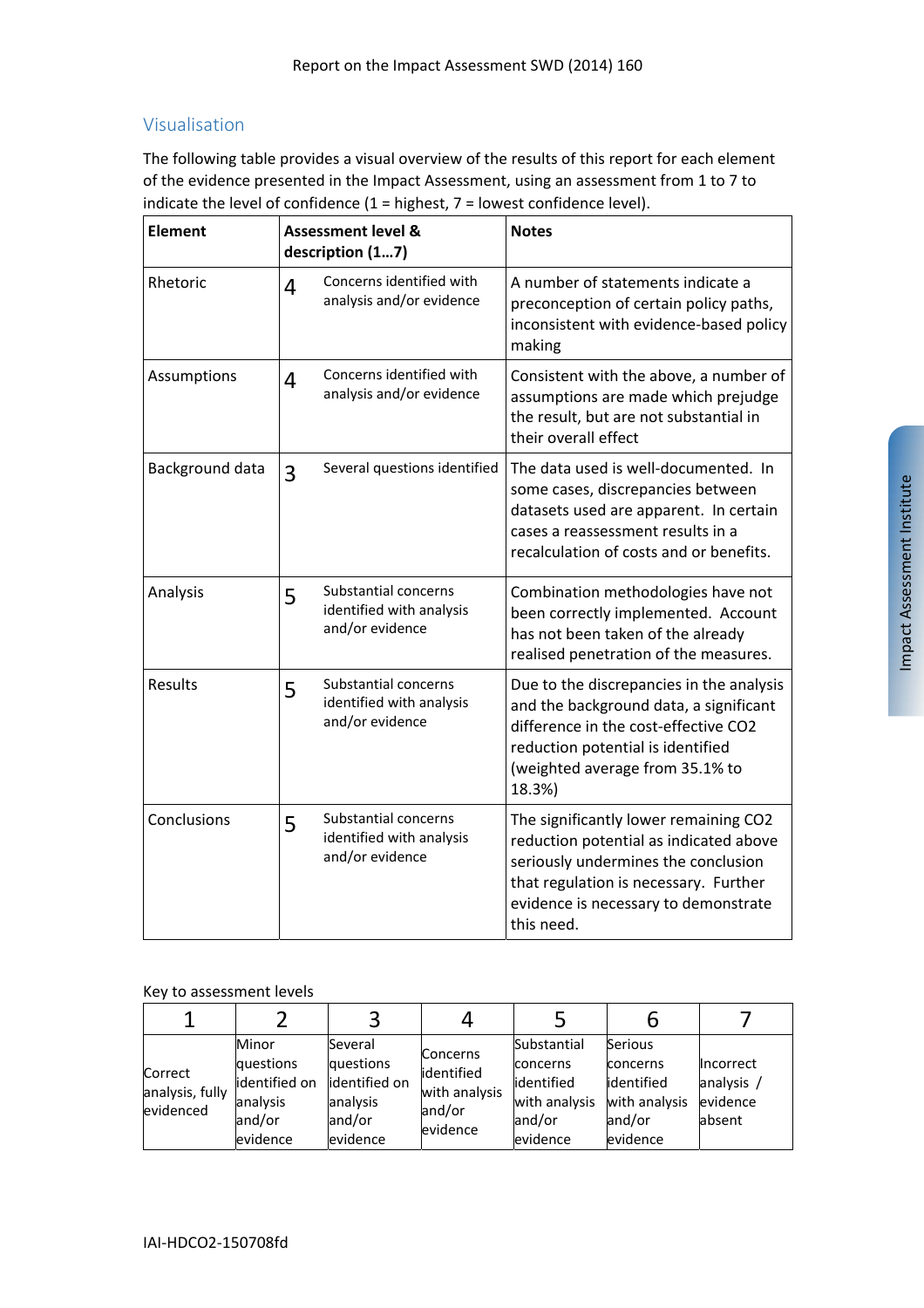## 1 Report on the content of the Impact Assessment

The impact assessment is thorough and well-written, providing a full picture of the subject matter from historical developments through available data, current analysis and conclusions. A few general criticisms are made on the language and structure. In particular, some of the statements and assumptions in the introduction appear to reach conclusions rather than setting the scene objectively. For example in paragraph 26, the conclusion "This remains an area with considerable scope for further action" is reached before the relevant evidence is presented. Additionally, the section "Problem definition" appears to be misnamed, since it includes a summary of the results and conclusions. These issues are summarised section 2 below and detailed in Annex I.

Neither of these criticisms are substantial and they do not affect the quality of the analysis and its conclusions. However for the sake of comprehension and clarity it would be recommended to ensure in future reports that the sections are consistently titled, and written without apparent preconceptions.

The key characteristic in this report is the factual, scientific and economic accuracy of the cost-benefit analysis of the CO2 reduction measures, dealt with in detail in the subsequent sections.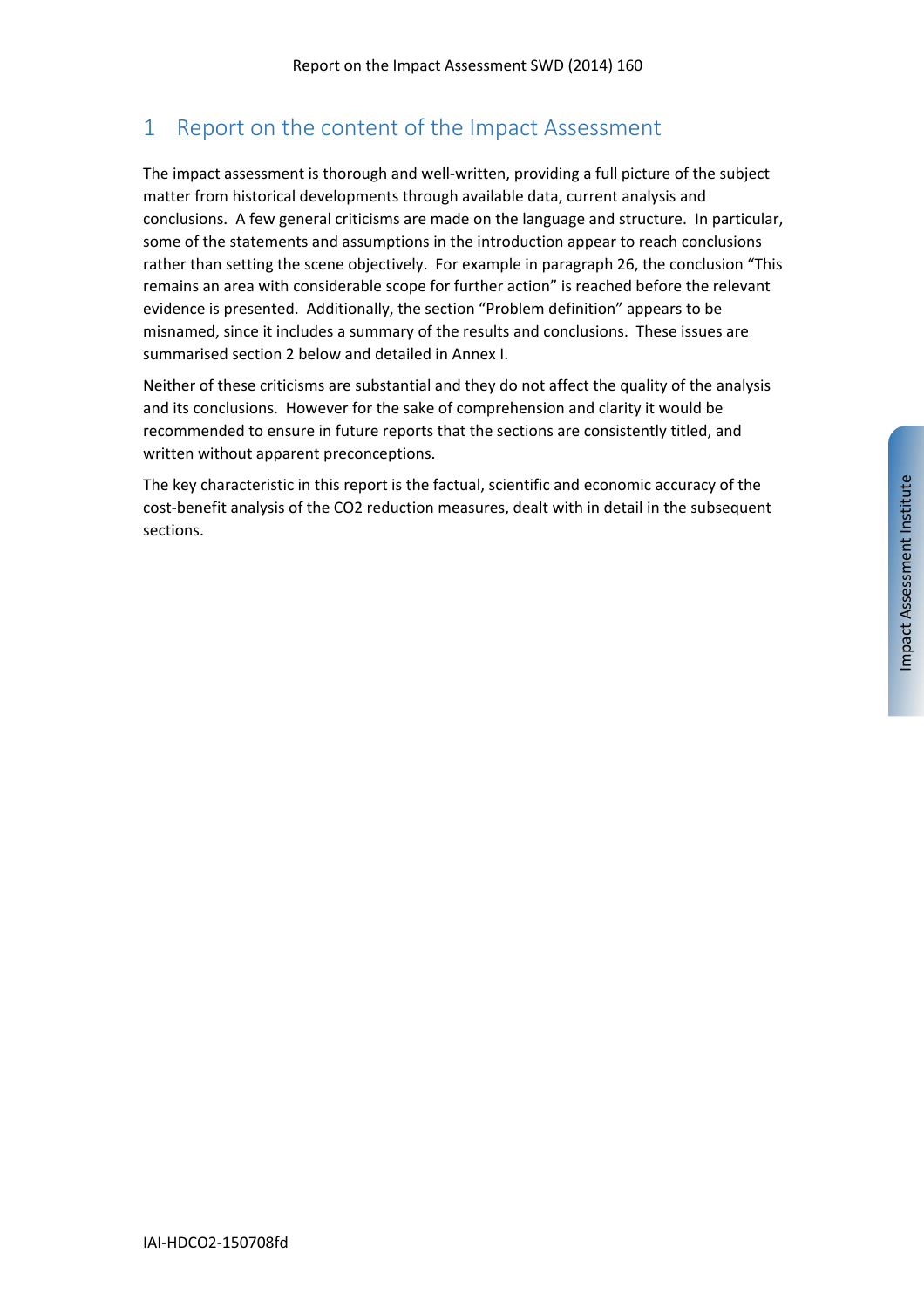## 2 Review of language used in the Impact Assessment

The following comments refer to the language used in the Impact Assessment, identified section by section. A paragraph-by-paragraph review of the specific issues identified is included in Annex I.

#### Introduction

No substantive comments are made on this section. The only minor criticism is that the assessment and conclusion stated in the last two sentences of paragraph 3 are not referenced, therefore appearing to reach a conclusion before the evidence has been presented.

#### Chapter 1: Procedural issues and consultation of interested parties

No comments are made on this section.

### Chapter 2: Problem definition

The nature of the content of this section does not appear to correspond to the title "Problem definition". In particular, a number of assumptions and conclusions are made for which the evidence has not been referenced, or are contested by stakeholder bodies and therefore require a reference to put into context. These are listed in Annex I.

### Chapter 3: Objectives

The main objectives of effectiveness, efficiency and predictability appear to be well founded. The specific comments, listed in Annex I, relate to the evidence base presented and the quality of the conclusions reached in this section.

### Chapter 4: Policy options

No comment on this section, which clearly sets out the policy options available.

### Chapter 5: Impact analysis of policy options

This section begins with a profound statement on the unsustainable nature of the baseline scenario for which the evidence has not been presented. As an opening statement it therefore undermines the perceived impartiality of the following analysis in this critical section of the impact assessment. Further comments are include in in Annex I

#### Chapter 6: Comparing the options

No specific comment is made on this section, which correctly assesses the major effects of each option.

#### Chapter 7: Monitoring and evaluation

The key elements are fully presented and set out to support the ongoing analysis.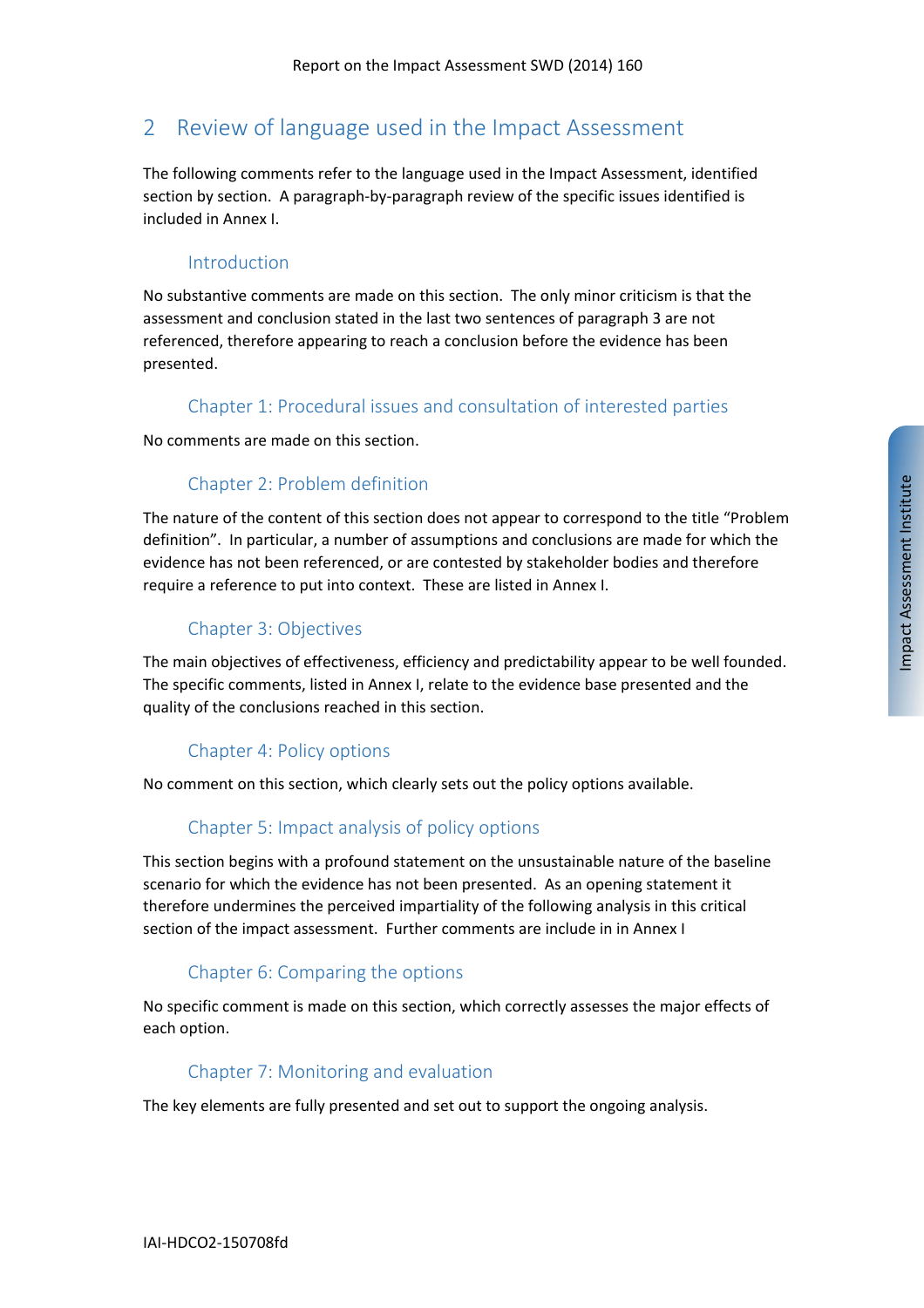## 3 Assessment of detailed cost‐benefit analysis

The following analyses in detail the figures presented in the impact assessment and its accompanying expert reports, in order to evaluate the viability of the final cost-benefit figures. These calculations and arguments are intended to indicate where a full re‐evaluation of the figures may be necessary, not as a definitive reassessment of the results. Where new figures are given, these are indicative to show a direction and general magnitude of the effect.

The assessment is split into the following parts below, analysed using the example of long-haul trucks, being the vehicle category representing the highest aggregate CO2 emissions:

- 3.1.1 An evaluation of the calculation methodology and recommended recalculations
- 3.1.3 Accounting for potentials already realised by the time of publication of the Impact Assessment, where such information is available
- 3.2 A re‐evaluation of the costs and benefits of the individual technologies, where there is clear evidence for using different figures

One particular consideration is the status of the figures used for cost and CO2 reduction potential. Most of the figures are ultimately derived from the 2009 TIAX/NAS report "Assessment of Fuel Economy Technologies for Medium‐ and Heavy‐Duty Vehicles". The time elapsed between the publication of these figures and the Impact Assessment (4½ years) casts doubt on their efficacy and accuracy. It is acknowledged that the best effort has been made to use the most up-to-date data available and that significant time and effort is required to compile reports on the basis of such raw data. It is also acknowledged that in work subsequent to the publication of the Impact Assessment, updated data is being made available.

This is therefore not a commentary on the quality of the data but an indication that the figures in the Impact Assessment itself are to be considered with a level of uncertainty.

### 3.1 Methodology by example of long-haul trucks

For each category of vehicle, the figures presented in pages 130‐137 of the Impact Assessment are investigated individually, with alternative figures or range and the evidence for them presented. Combining the recalculated figures enables a conclusion on the total reduction potential and cost-benefit. A full set of the results of calculations for all vehicles types is shown in Annex IV.

| <b>Project name</b>              | <b>Capital</b> cost<br>$(\epsilon)$ | <b>Additional fuel</b><br>saving<br>percentage<br>$(*)$ | <b>NPV</b><br>$(\epsilon)$ | <b>Marginal</b><br>abatement cost<br>(EtCO2) | <b>Cumulative</b><br>carbon savings<br>$(\%)$ |
|----------------------------------|-------------------------------------|---------------------------------------------------------|----------------------------|----------------------------------------------|-----------------------------------------------|
| Predictive cruise control        | 81                                  | 1.5%                                                    | 4.217                      | $-336.29$                                    | 1,5%                                          |
| Low resistance tires             | 1.261                               | 10,3%                                                   | 28.371                     | $-328,16$                                    | 11,8%                                         |
| Transmission friction red.       | 202                                 | 1.1%                                                    | 2.955                      | $-320.83$                                    | 12,9%                                         |
| Training and feedback            | 647                                 | 2.2%                                                    | 5.589                      | $-307,20$                                    | 15, 1%                                        |
| Automatic tire inflation trailer | 283                                 | 0.5%                                                    | 1.176                      | $-276.30$                                    | 15,6%                                         |
| Boat tail                        | 1.414                               | 2.5%                                                    | 5.837                      | $-275.90$                                    | 18,2%                                         |
| Full gap fairing                 | 1.011                               | 1.2%                                                    | 2.507                      | $-244.27$                                    | 19,4%                                         |
| Advanced engine                  | 10.953                              | 13,1%                                                   | 26.578                     | $-242.73$                                    | 32,5%                                         |
| Route management                 | 485                                 | 0.3%                                                    | 492                        | $-172.64$                                    | 32,8%                                         |
| <b>Full skirts</b>               | 2.425                               | 1.7%                                                    | 2.386                      | $-169.99$                                    | 34,5%                                         |
| Material substitution            | 2.401                               | 1.4%                                                    | 1.727                      | $-143.41$                                    | 35,9%                                         |
| Gen II dual hybrid               | 22.228                              | 6.4%                                                    | $-3.877$                   | 72.41                                        | 42,4%                                         |

The following is the table of figures from page 134 of the impact assessment showing the results for long‐haul trucks: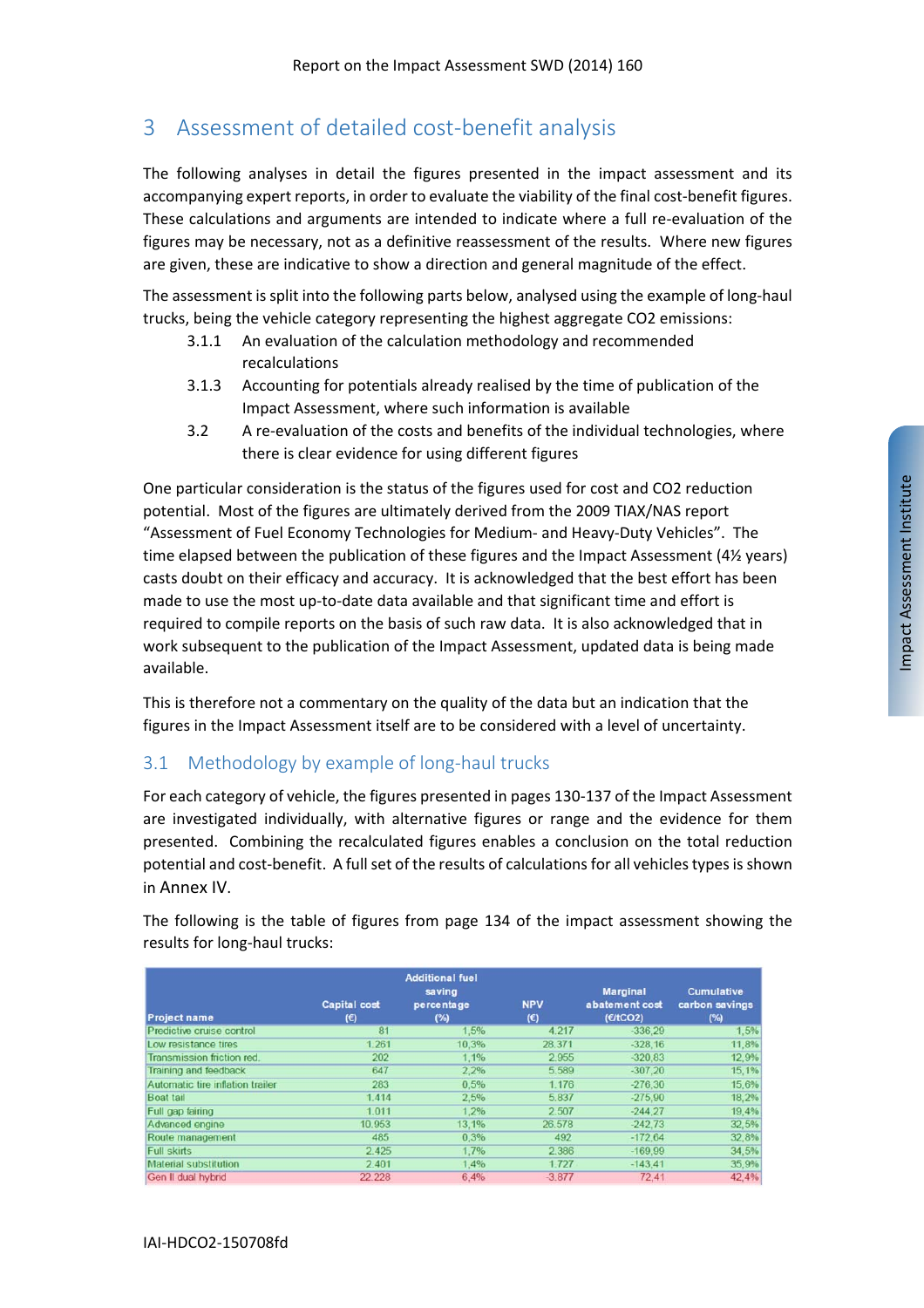*Table 1: Summary results table for long‐haul trucks from Impact Assessment p134*

The figures presented in the table are analysed below.

#### 3.1.1 Calculation methodology: Combining technology potentials

CE Delft quotes the following formula for geometric combination of the CO2 reduction effect of individual technologies (report p12):

Combined reduction potential (%) =  $100 \times (1-(1-RC1)/100) \times (1-RC2/100) \times ... \times (1-RC1)/100)$ 

However, it appears that this equation has not been employed in the impact assessment (p134), in which the percentages have simply been added linearly, resulting in a discrepancy of 4.7% in the aggregate cost effective CO2 reduction potential (31.2% vs. 35.9%).

The impact assessment assumes combination of the technologies without any consideration of overlap – i.e. where two technologies act on reduction of the same energy loss and therefore are (partially) double‐counted. This phenomenon is however acknowledged in paragraph 142 of the Impact Assessment, but not followed up in the calculations.

A full analysis of this phenomenon requires an in depth knowledge of the physics on the CO2 reduction measures and their interactions. Such a level of analysis would appear to be beyond the scope of an ex‐ante Impact Assessment and would likely require substantial time and resources, if possible at all.

Using an alternative simpler method, this potential overlap was considered by TNO et. al. in their 2006 report underlying the European Commission impact assessment for CO2 passenger cars (Contract nr. SI2.408212, pp55‐58). Cost curves were plotted with all possible technology combinations and a trend line added with 2/3 of the points to the left of the curve (lower CO2 reduction) and 1/3 to the right, see example below.



*Figure 1: Chart from TNO 2006 report showing technology combination calculation methodology*

Analysing the cost curves in the 2006 report, the "discount" created on the CO2 reduction potential using the above method varied between 7% and 15% depending on vehicle size and fuel type. The methodology for calculation of the trend line is not known.

A similar analysis has been attempted using the CO2 reduction and cost figures in the HDV CO2 impact assessment. The chart below shows the distribution of points for long haul vehicles. The distribution is highly heterogeneous in comparison to the above example, making the selection of an equivalent trend line in the same manner very difficult.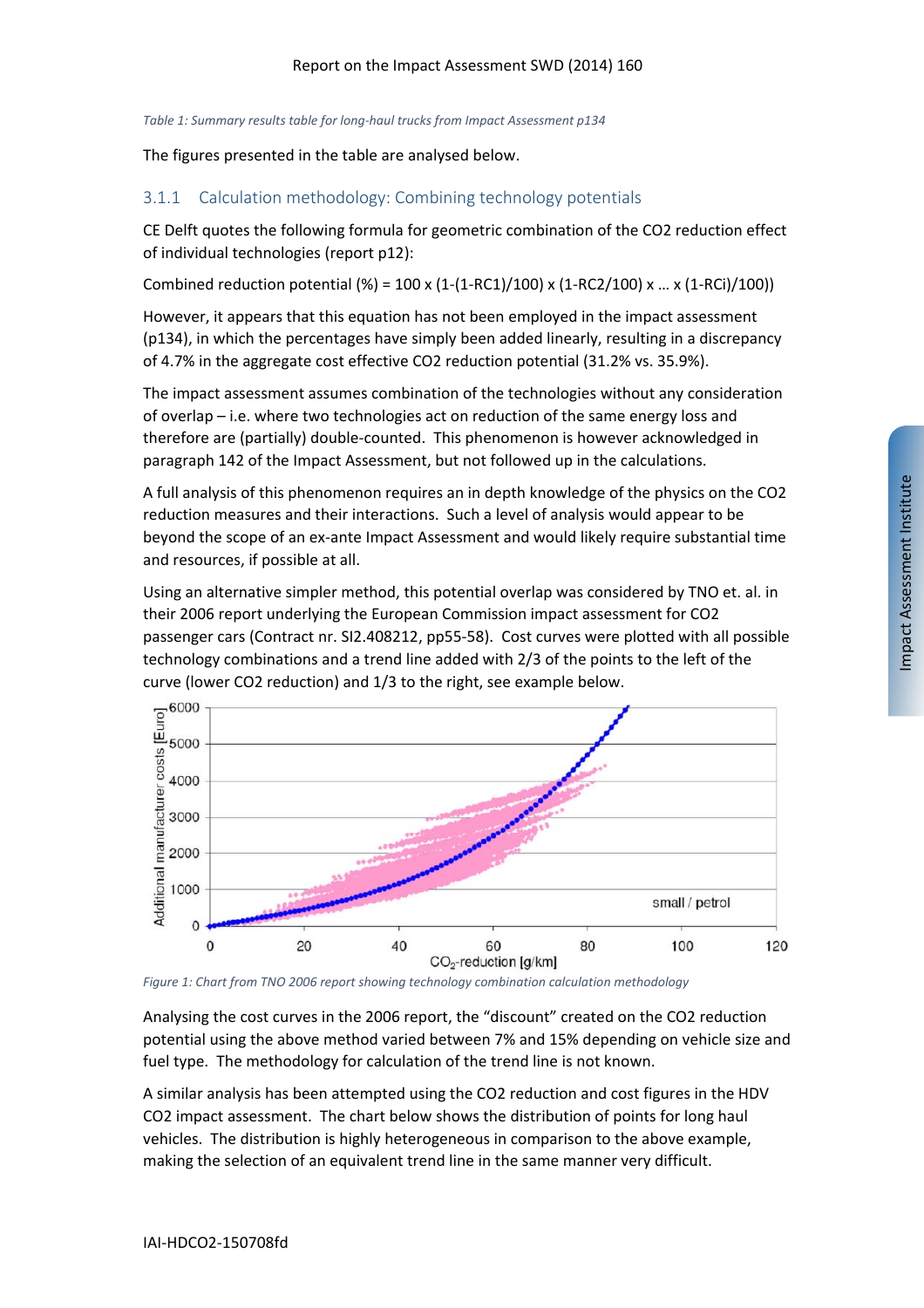

The equivalent distribution for the other vehicle types is also highly heterogeneous and all are included in Annex V, showing only the points representing cost effective technologies according to the Impact Assessment and a second version excluding the hybrid technology where applicable.

Due to the clear difficulties to create an equivalent trend line through such an inhomogeneous distribution, even with a defined methodology, an estimated figure the discount in the combined CO2 reduction of 10% is taken for all vehicle types. This figure reflects the outcome of the corresponding 2006 TNO analysis and a visual assessment of the charts in Annex V.

It results in a further 3.1% reduction in the cost effective CO2 reduction potential from the 31.2% quoted above.

The updated calculation methodology above results in the following revised figures:

- a) The figures shown in the impact assessment
- b) The figures calculated from the individual improvements according to the combination methodology indicated by CE Delft.
- c) The figures from b. with a 10% discount reflecting the methodology of TNO in its 2006 report as explained above

The figures are shown in the table below, with the following key valid for all tables in this section:

| Impact assessment data | Data from this report | <b>Revised data point</b> | Cost effective limit |
|------------------------|-----------------------|---------------------------|----------------------|
|                        |                       |                           |                      |

| <b>Measure</b>                   | CO2 potential<br>(impact)<br>assessment) | a)<br><b>Cumulative (impact</b><br>assessment) | $\mathbf{b}$<br><b>Cumulative (CE</b><br>Delft methodology) | C)<br><b>Cumulative (CE</b><br>Delft & TNO<br>methodologies) |
|----------------------------------|------------------------------------------|------------------------------------------------|-------------------------------------------------------------|--------------------------------------------------------------|
| Predictive cruise control        | 1.5%                                     | 1.5%                                           | 1.5%                                                        | n/a                                                          |
| Low resistance tires             | 10.3%                                    | 11.8%                                          | 11.6%                                                       | 10.5%                                                        |
| Transmission friction red.       | 1.1%                                     | 12.9%                                          | 12.6%                                                       | 11.4%                                                        |
| Training and feedback            | 2.2%                                     | 15.1%                                          | 14.5%                                                       | 13.1%                                                        |
| Automatic tire inflation trailer | 0.5%                                     | 15.6%                                          | 15.0%                                                       | 13.5%                                                        |
| Boat tail                        | 2.5%                                     | 18.2%                                          | 17.1%                                                       | 15.4%                                                        |
| Full gap fairing                 | 1.2%                                     | 19.4%                                          | 18.1%                                                       | 16.3%                                                        |
| Advanced engine                  | 13.1%                                    | 32.5%                                          | 28.8%                                                       | 25.9%                                                        |
| Route management                 | 0.3%                                     | 32.8%                                          | 29.0%                                                       | 26.1%                                                        |
| Full skirts                      | 1.7%                                     | 34.5%                                          | 30.2%                                                       | 27.2%                                                        |
| Material substitution            | 1.4%                                     | 35.9%                                          | 31.2%                                                       | 28.1%                                                        |
| Gen II dual hybrid               | 6,4%                                     | 42.4%                                          | 35.6%                                                       | 32.1%                                                        |

*Table 2: Combined CO2 reduction potential using different calculation methodologies and CO2 potential figures*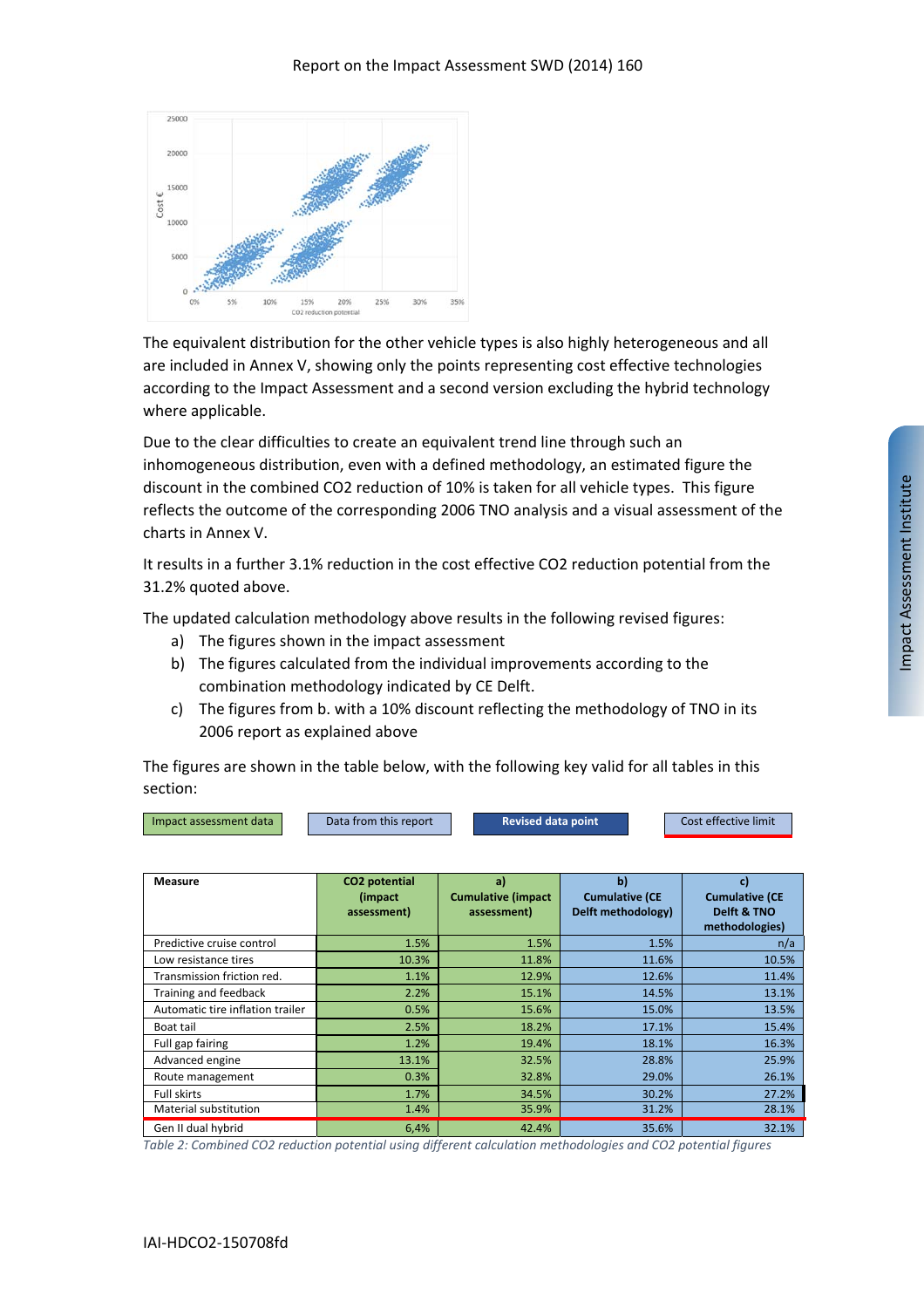The overall effect of application of the combination methodologies as applied by CE DELFT is to reduce the cost-effective CO2 reduction potential from 35.9% to 28.1%.

#### 3.1.2 Taking account of realised and maximum feasible penetration of technologies

A reassessment is required considering the extent of penetration by 2014 of the technologies identified in the Impact Assessment. Additionally the maximum feasible penetration, if not 100%, is to be identified. This enables a calculation of the remaining potential for reduction, which is relevant to determine the potential for regulation or other measures.

Certain technologies (for example low rolling resistance tyres) are already supplied as standard on a certain proportion of new trucks. Some of the engine technologies quoted in the background report have also already been incorporated into new vehicles. Other technologies, for example boat tails for aerodynamic improvements have negligible penetration as of 2014.

Similarly, low rolling resistance tyres may not be feasible for 100% of vehicles for technical or safety reasons. Additionally, technical or safety constraints may limit the maximum fit rate for aerodynamic or other measures.

Data on this item requires expert input from credible sources and is not readily available to the author. The calculation has therefore been performed with a zero realised penetration rate and 100% maximum penetration rate for all identified technologies, pending new information to be provided during the peer review of this study.

The effect of this accounting is shown in the table below (comparing to the final figures in the above table):

| <b>Measure</b>                   | CO <sub>2</sub> potential<br>(impact)<br>assessment) | c) (from above)<br><b>Cumulative (CE</b><br>Delft & TNO<br>methodologies) | <b>Penetration rate</b><br>of technology | d)<br><b>Accounting for</b><br>already realised<br>technologies |
|----------------------------------|------------------------------------------------------|---------------------------------------------------------------------------|------------------------------------------|-----------------------------------------------------------------|
| Predictive cruise control        | 1.5%                                                 | n/a                                                                       | $\Omega$                                 | 1.50%                                                           |
| Low resistance tires             | 10.3%                                                | 10.5%                                                                     | $\Omega$                                 | 10.5%                                                           |
| Transmission friction red.       | 1.1%                                                 | 11.4%                                                                     | $\Omega$                                 | 11.4%                                                           |
| Training and feedback            | 2.2%                                                 | 13.1%                                                                     | $\Omega$                                 | 13.1%                                                           |
| Automatic tire inflation trailer | 0.5%                                                 | 13.5%                                                                     | $\Omega$                                 | 13.5%                                                           |
| Boat tail                        | 2.5%                                                 | 15.4%                                                                     | $\Omega$                                 | 15.4%                                                           |
| Full gap fairing                 | 1.2%                                                 | 16.3%                                                                     | $\Omega$                                 | 16.3%                                                           |
| Advanced engine                  | 13.1%                                                | 25.9%                                                                     | $\Omega$                                 | 25.9%                                                           |
| Route management                 | 0.3%                                                 | 26.1%                                                                     | $\Omega$                                 | 26.1%                                                           |
| <b>Full skirts</b>               | 1.7%                                                 | 27.2%                                                                     | $\overline{0}$                           | 27.2%                                                           |
| Material substitution            | 1.4%                                                 | 28.1%                                                                     | $\Omega$                                 | 28.1%                                                           |
| Gen II dual hybrid               | 6,4%                                                 | 32.1%                                                                     | $\Omega$                                 | 32.1%                                                           |

d) The figures from c) above amended by considering the already realised technology penetration by 2014 (zero effect pending expert input)

*Table 3: Combined CO2 reduction potential accounting for already realised technologies*

Any effect for long haul trucks or other vehicle types is therefore to be determined.

#### 3.1.3 Cost and benefit of individual technologies

The figures for CO2 reduction potential of the identified technologies have been reassessed. In most cases they have been found to be compatible with data provided by other sources. In certain cases overestimates of the reduction potential were identified. In other cases underestimates were found, with the net effect for this vehicle type being approximately neutral.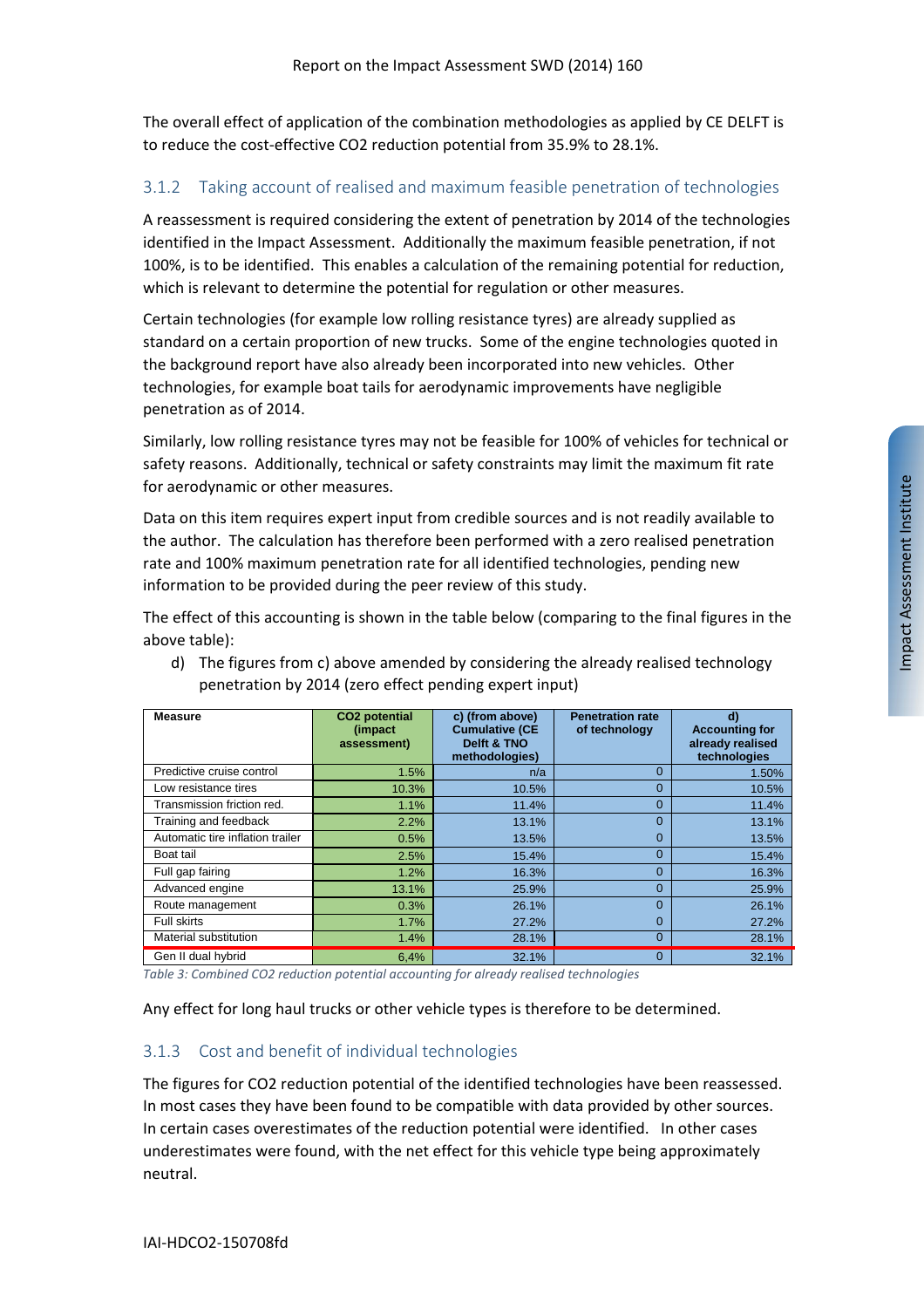#### *Revised CO2 reduction potentials*

The following table shows where revised figures for the CO2 reduction potential of the technologies have been identified. Only where there is clear and credible evidence for the revised figures have they been included in this analysis and for other vehicle types (see Annex II.

| <b>Measure</b>                   | CO <sub>2</sub><br>potential<br>(IA) | <b>Revised figure</b><br>("-" means not<br>revised) |
|----------------------------------|--------------------------------------|-----------------------------------------------------|
| Predictive cruise control        | 1.5%                                 |                                                     |
| Low resistance tires             | 10.3%                                | 6.68%                                               |
| Transmission friction red.       | 1.1%                                 |                                                     |
| Training and feedback            | 2.2%                                 | 5%                                                  |
| Automatic tire inflation trailer | 0.5%                                 |                                                     |
| Boat tail                        | 2.5%                                 |                                                     |
| Full gap fairing                 | 1.2%                                 |                                                     |
| Advanced engine                  | 13.1%                                |                                                     |
| Route management                 | 0.3%                                 |                                                     |
| <b>Full skirts</b>               | 1.7%                                 |                                                     |
| Material substitution            | 1.4%                                 |                                                     |
| Gen II dual hybrid               | 6,4%                                 |                                                     |

*Table 4: Reassessment of CO2 reduction potentials of technologies for long haul vehicles*

#### *Costs of CO2 reduction measures*

The development of the costs between publication of the underlying study (TIAX/NAS 2009) and of the impact assessment (2014) may result in significant changes. The largest potential differences are in the costs of advanced engines and hybrid systems, with some recent data addressed in section 3.5.

A reanalysis of the figures presented for the cost of the measures proves significantly more difficult than for the CO2 reduction potential, due to some widely differing figures in the background studies and the sensitivity of costs for manufacturers.

In this report therefore, the cost figures have not been revised, except for a specific analysis for hybrid technology (section 3.2.1).

#### *Net present value and CO2 abatement costs*

For vehicle types with high mileage (in particular long‐haul and regional delivery), the cost effectiveness calculation has a low sensitivity to the cost of technology, since the fuel savings are significantly higher. These are also the types with the highest aggregate consumption.

For long haul trucks, only the hybrid technology is calculated as not cost effective using the original figures. Using the new estimates for CO2 potential from Table 4, the material substitution technology becomes (marginally) non‐cost‐effective (resulting in a 0.65% reduction in total cost effective potential).

For low-mileage vehicle types (e.g. construction, municipal), there is a higher sensitivity to the cost of the CO2 reduction measures.

Using the new figures enables a revision of the net present value and abatement costs, shown in the following table: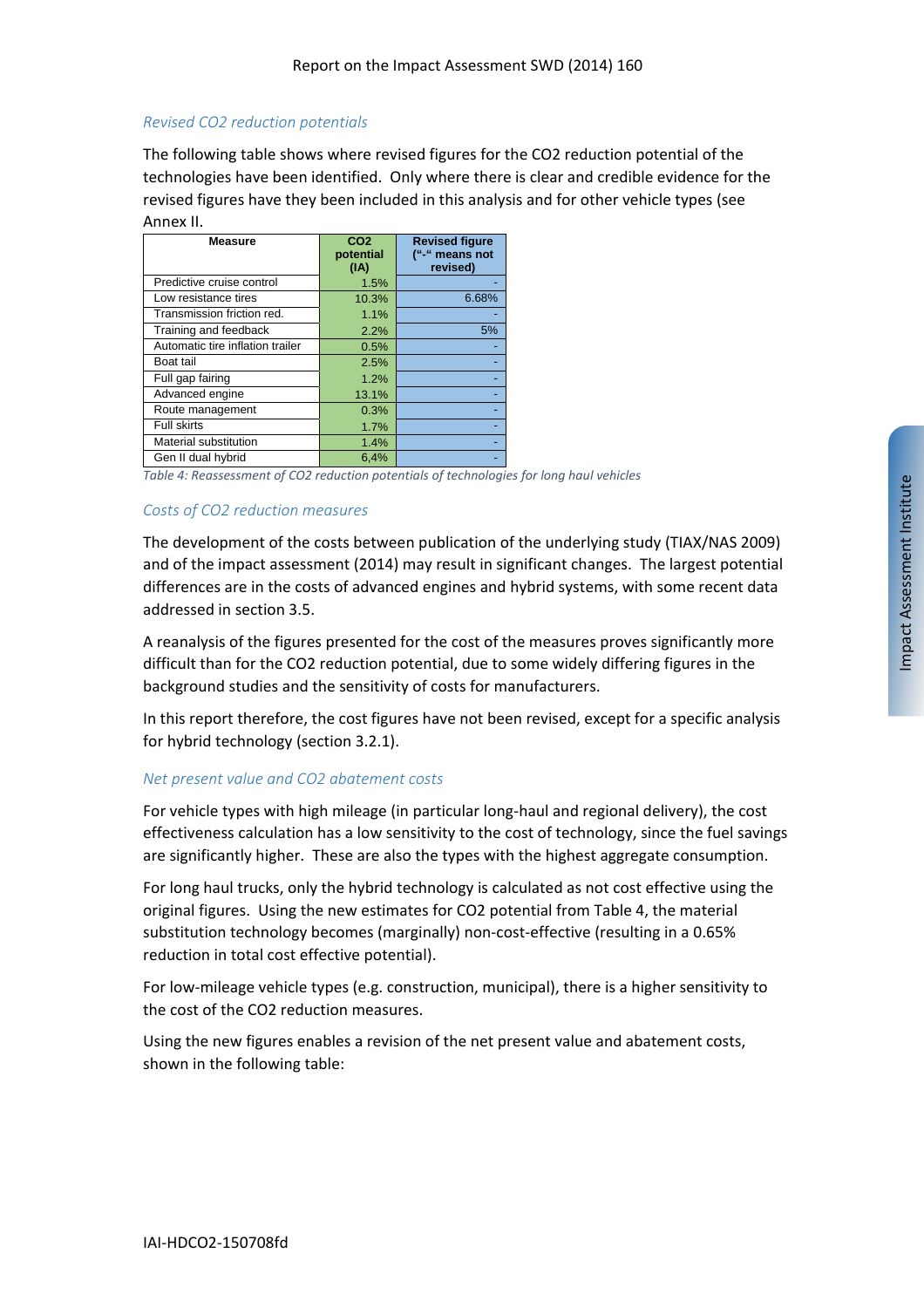| Measure                          |            | <b>Impact Assessment</b> | <b>Revised figures</b> |                       |  |
|----------------------------------|------------|--------------------------|------------------------|-----------------------|--|
|                                  | <b>NPV</b> | <b>Abatement cost</b>    | <b>NPV</b>             | <b>Abatement cost</b> |  |
| Predictive cruise control        | 4,217      | $-336,29$                | 4,693                  | $-370.96$             |  |
| Low resistance tires             | 28,371     | $-328,16$                | 31,518                 | $-362.84$             |  |
| Transmission friction red.       | 2,955      | $-320,83$                | 3,299                  | $-355.58$             |  |
| Training and feedback            | 5,589      | $-307,20$                | 6,354                  | $-342.49$             |  |
| Automatic tire inflation trailer | 1,176      | $-276,30$                | 1,308                  | $-310.24$             |  |
| Boat tail                        | 5,837      | $-275,90$                | 6,542                  | $-310.29$             |  |
| Full gap fairing                 | 2,507      | $-244,27$                | 2,808                  | $-277.46$             |  |
| Advanced engine                  | 26,578     | $-242,73$                | 30,736                 | $-278.22$             |  |
| Route management                 | 492        | $-172,64$                | 470                    | $-185.66$             |  |
| <b>Full skirts</b>               | 2,386      | $-169,99$                | 2,985                  | $-208.21$             |  |
| Material substitution            | 1,727      | $-143,41$                | $-14$                  | $-174.00$             |  |
| Gen II dual hybrid               | $-3,877$   | 72,41                    | $-1,861$               | 34.47                 |  |

Table 5: revised figures for net present value and CO2 abatement cost of technologies for long haul vehicles

It is noted that the figures for NPV and abatement cost quoted in the Impact Assessment could not be reproduced exactly when using the same base figures. More detailed information on the original parameters and calculations is necessary to ensure 100% agreement. However, the differences were not found to be significant and are not large enough to affect the key calculation of the cost effective CO2 reduction potential. A document request has been filed to access the original calculations made using the MACH model, to enable a revision in a later draft.

Finally, the effect of the revised figures for CO2 reduction potential are shown, with the costeffective threshold revised according to the abatement cost figures above

e) The figures from d) above amended by introducing revised figures for CO2 reduction potential of each measure

| Measure                          | CO2 potential (IA) | CO2 potential (new<br>estimates) | d) (from above)<br><b>Accounting for</b><br>already realised<br>technologies | e)<br>With changes in<br>estimated CO <sub>2</sub><br>reduction potential |
|----------------------------------|--------------------|----------------------------------|------------------------------------------------------------------------------|---------------------------------------------------------------------------|
| Predictive cruise control        | 1.5%               | 1.5%                             | 1.50%                                                                        | 1.5%                                                                      |
| Low resistance tires             | 10.3%              | 6.7%                             | 10.5%                                                                        | 7.3%                                                                      |
| Transmission friction red.       | 1.1%               | 1.1%                             | 11.4%                                                                        | 8.2%                                                                      |
| Training and feedback            | 2.2%               | 5.0%                             | 13.1%                                                                        | 8.2%                                                                      |
| Automatic tire inflation trailer | 0.5%               | 0.5%                             | 13.5%                                                                        | 8.6%                                                                      |
| Boat tail                        | 2.5%               | 2.5%                             | 15.4%                                                                        | 10.6%                                                                     |
| Full gap fairing                 | 1.2%               | 1.2%                             | 16.3%                                                                        | 11.6%                                                                     |
| Advanced engine                  | 13.1%              | 13.1%                            | 25.9%                                                                        | 21.9%                                                                     |
| Route management                 | 0.3%               | 0.3%                             | 26.1%                                                                        | 21.9%                                                                     |
| <b>Full skirts</b>               | 1.7%               | 1.7%                             | 27.2%                                                                        | 23.0%                                                                     |
| Material substitution            | 1.4%               | 1.4%                             | 28.1%                                                                        | 23.9%                                                                     |
| Gen II dual hybrid               | 6,4%               | 6.4%                             | 32.1%                                                                        | 28.2%                                                                     |

*Table 6: Final reassessment of CO2 reduction potentials of technologies for long haul vehicles*

All the figures in the tables above are shown in comprehensive form for each vehicle type in Annex IV.

#### *Technical vs behavioural measures*

In the final analysis of the CO2 reduction potential in the consideration of the most effective policy option, account is to be taken of those measures which are technical and those which are behavioural. Technical measures can in theory be regulated by setting limits for the manufacturer, as proposed by policy option 3. Behavioural measures require action by the owner or driver and do not apply to technologies implemented on the vehicle.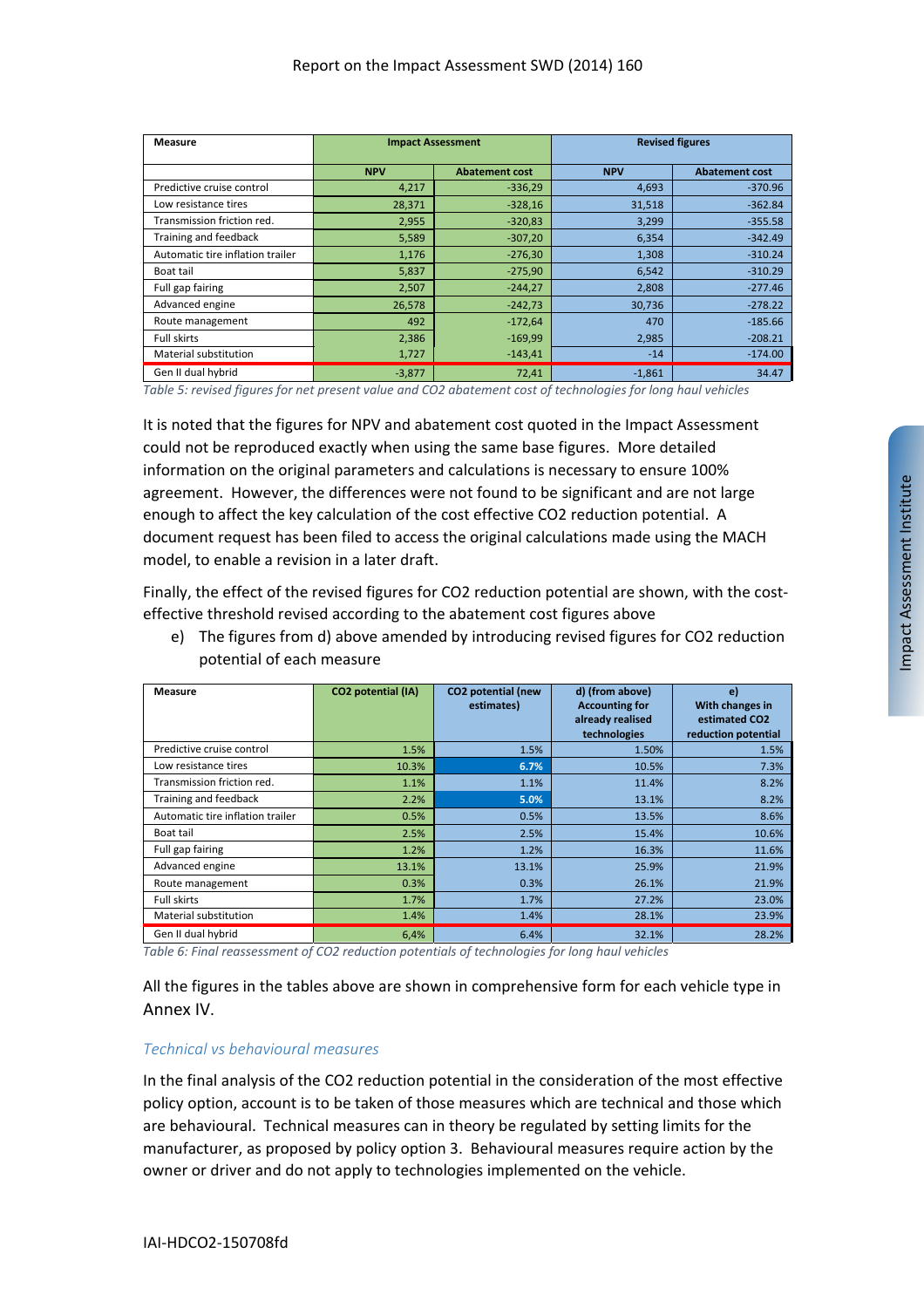In the case of long haul trucks, two measures are behavioural, "training and feedback" and "Route management". In determining the potential for technical measures covered by regulation, these behavioural measures should be removed from the analysis (a reduction of 2.7% in the cost effective potential according to the revised figures above). These measures are only included in the list for long haul trucks and do not appear for any of the seven other vehicle types.

## 3.2 Other effects to be considered and effects specific to other vehicle types

The following commentary reviews the other vehicle types (i.e. apart from long‐haul trucks), identifying any specific issues in the evidence presented. In addition it assesses any inconsistencies between the CO2 reduction potential and cost figures presented for the same measure for different types.

## 3.2.1 Effect of hybrid technology for certain vehicle types

Annex 1 contains an analysis of the cost of hybrid systems and the resulting effect on the cost effectiveness of the hybrid technology for those vehicle types for which it is positively evaluated in the Impact Assessment (urban delivery, municipal utility, construction and bus). A significant uncertainty in the cost figures for hybrid systems is identified, potentially leading to a negative cost effectiveness for this technology for all vehicle types.

A simple sensitivity analysis assuming a doubling of the quoted cost of the technology has been performed, with the resulting effect on the aggregate cost effective CO2 potential clearly shown in Table 8 and Figure 2 below.

### 3.2.2 Cost effective cut‐off point

A consideration which may bring additional technologies into the range of cost effectiveness is the threshold by which cost-effectiveness is determined. In the Impact Assessment, this threshold is set at zero. Alternative options include:

- €6 per tonne CO2: the current (May 2015) market price of carbon credits
- €30 per tonne CO2: the reserve price used in the ETS for calculating exposure to carbon leakage
- €200 per tonne: the equivalent carbon price to the average tax rate on diesel fuel in Europe

The  $\epsilon$ 30/t figure represents a notional carbon cost for the whole economy that has been used formally in EU policy and can be considered a reasonable figure to use for an alternative scenario. The practical effect of this change is calculated to be zero for all vehicle types, since all non-cost effective measures have cost per tonne of CO2 above the €30/t level. However, with revised cost and CO2 benefit figures, it could potentially bring some measures into cost effectiveness.

### 3.2.3 Lifetime of vehicles and discount rate

The full lifetime of vehicles is used in the Impact Assessment to calculate the net present value and abatement cost of technologies. This therefore takes no account of the time value of money. Since discount rates are habitually used in Impact Assessments (for example the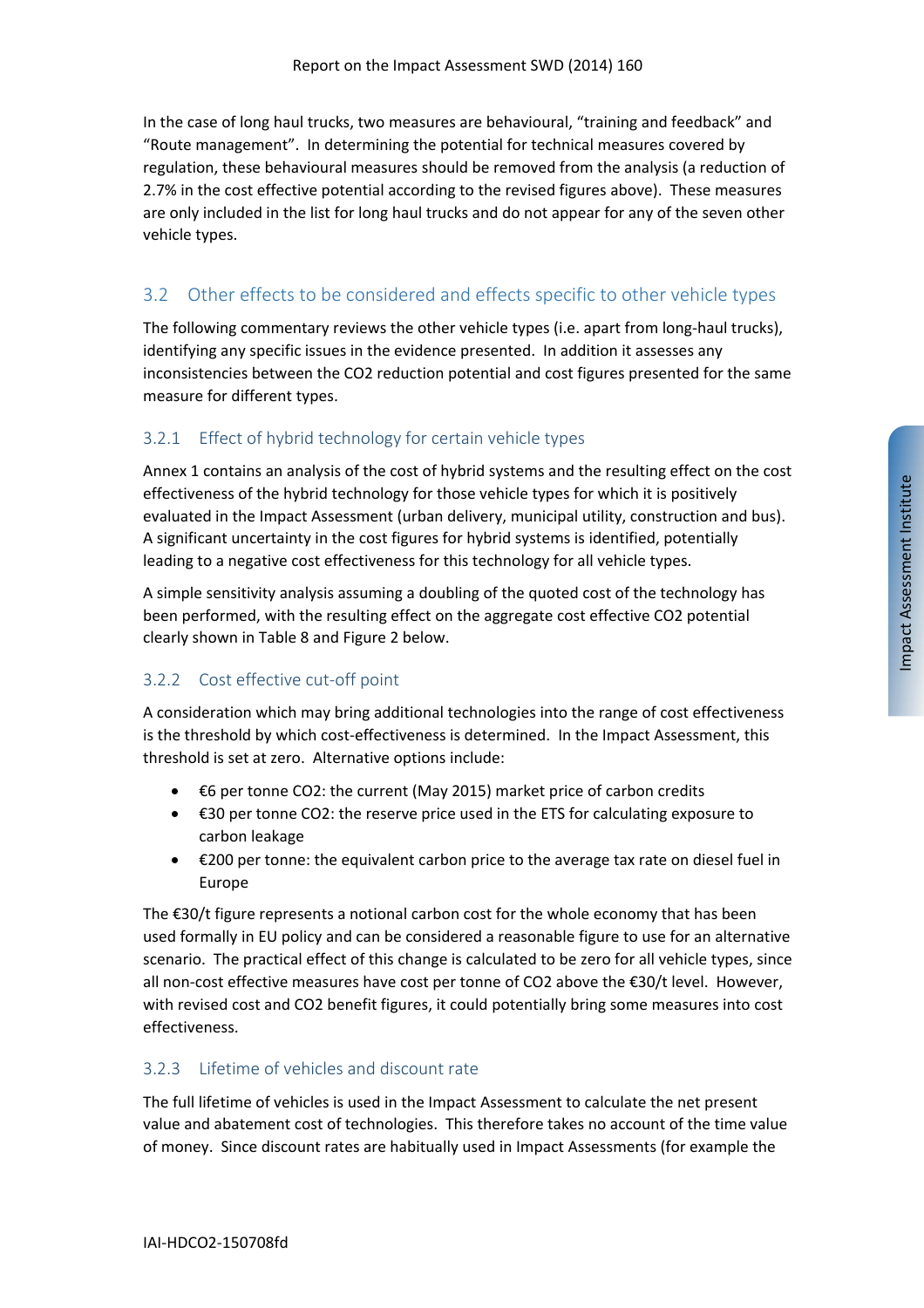22nd January 2014 "Policy framework for climate and energy in the period from 2020 to 2030", it would be prudent to consider them in this analysis.

Employing a moderate discount rate of 7% (e.g. XXXX) results in an increase in abatement costs between €92/tCO2 (long haul vehicles) and €172/tCO2 (urban delivery and construction vehicles). The decrease in net present value ranges from a few hundred euros to 28,000 in the case of the most expensive technology.

The practical effect on the cost effective CO2 reduction potential is however small, as the following table shows:

|                | Revised cost effective potential | Revised cost effective potential |
|----------------|----------------------------------|----------------------------------|
| Vehicle type   | using above analysis             | using 7% discount rate           |
| Service        | 12.5%                            | 11.3%                            |
| Urban delivery | 16.8%                            | 16.5%                            |
| Regional       |                                  |                                  |
| delivery       | 20.1%                            | 17.8%                            |

*Table 7: Effect of using 7% discount rate*

The vehicle lifetimes used in the Impact Assessment vary significantly according to the following table:

| <b>Vehicle</b><br>type | Service | Urban<br>delivery | Municipal<br>utilitv | Regional<br>delivery | Lona<br>haul | Construction | <b>Bus</b> | Coach |
|------------------------|---------|-------------------|----------------------|----------------------|--------------|--------------|------------|-------|
| Lifetime               |         |                   |                      |                      |              |              |            |       |
| (years)                | 10      | 19                |                      |                      |              | 19           | 14         |       |

Slightly different figures are quoted in the AEA‐Ricardo study and the Impact Assessment, in particular for long haul trucks (11 years) and buses (15 years). Using these alternative figures for vehicle lifetime does not results in any change to the cost effective CO2 reduction potential with the current cost and benefits of each measure.

### 3.2.4 Rebound effect

In paragraph 163 the Impact Assessment acknowledges the material existence of the rebound effect – the increase in fuel usage due to the savings from lower specific consumption and the accompanying increased CO2 emissions compared to the optimum. Available data does not allow a reasonable evaluation of the effect, but its existence should be made transparent and further investigated.

### 3.2.5 Criteria emissions regulations

The effect of changing criteria emissions regulations has not been taken into account. A tightening of the standards (from Euro VI to Euro VII) by 2030 is not out of the question. Even in the absence of a new Euro emissions level, secondary legislation and other considerations on exhaust emissions may increase fuel consumption. These include the introduction of in‐use standards measures by portable emissions measurement (PEMs) and the ongoing introduction of particle number standards.

## 3.2.6 Multiple replacements of technology

As acknowledged on page 4‐62 of the 2011 TIAX/ICCT study, no account has been taken of the cost of multiple replacement of CO2 reducing measures during the vehicle lifetime. For example (as in the TIAX study), tyres need to be periodically replaced and the extra cost of low rolling resistance and single wide tyres would therefore be a recurring expense,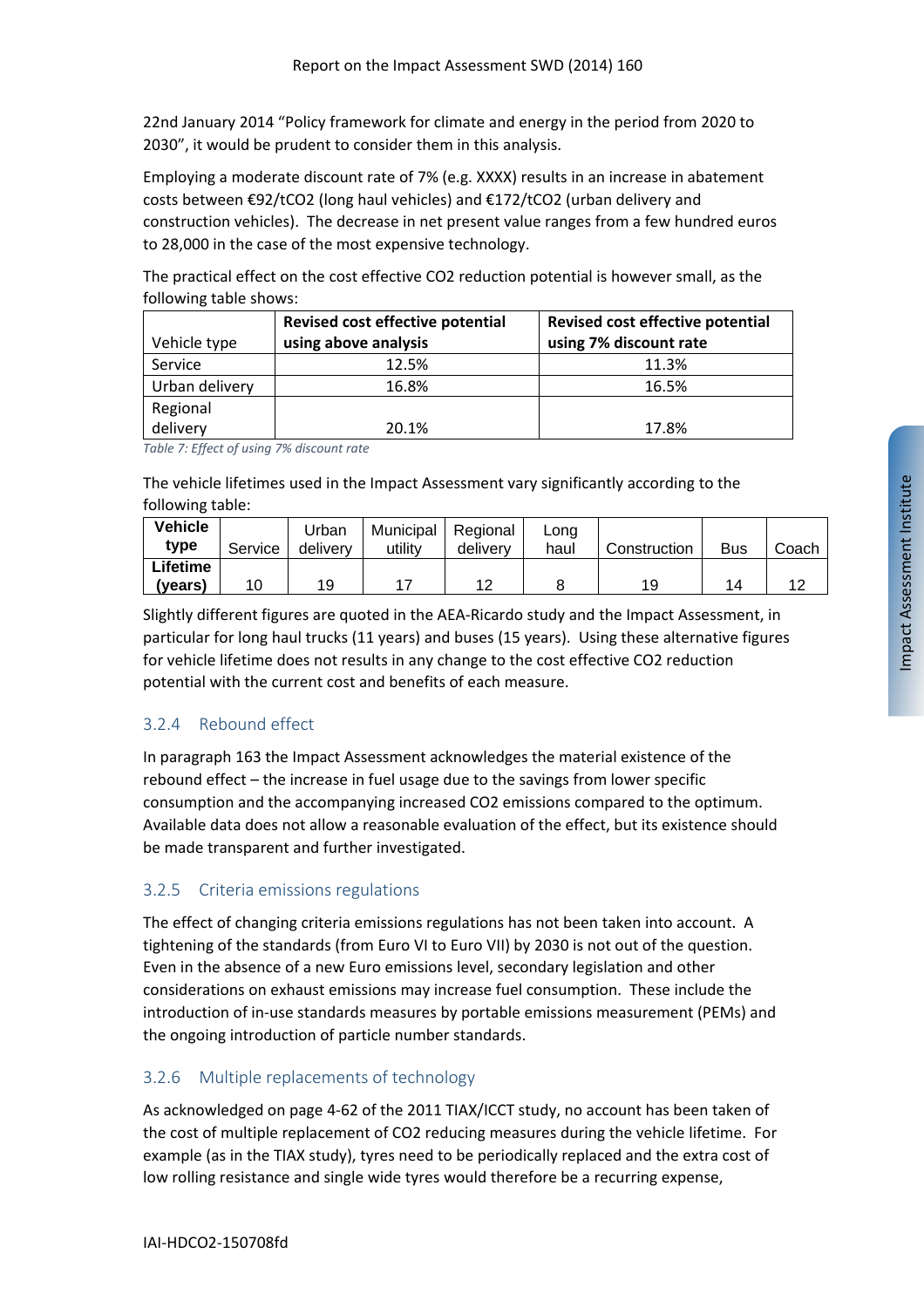especially for long haul vehicles. This may also apply to aerodynamic equipment and advanced engine components. In particular it is likely to apply to batteries for hybrid vehicles, dealt with specifically in section 3.2.1.

Data is not available to evaluate this effect but a consideration should be made in future analyses.

#### 3.2.7 Learning effect and economies of scale on technology costs

An expectation is expressed in the Impact Assessment (paragraph 147) of a sharp fall in the costs to achieve engine improvements. Evidence is presented in paragraph 49 in the form of a 2011 study by TNO et. al. reviewing the regulation on CO2 emissions from passenger cars. This scope of this report does not include scrutiny of the findings of the TNO et. al. report. However, the possibility of costs of CO2 reduction technologies falling over time is a viable consideration and merits further investigation. This has been started with new published estimates (section 3.5) and is to be continued in future analyses.

#### 3.2.8 Regional delivery vehicles

The CO2 measures for regional delivery vehicles includes in first position "fuel efficiency improvements" with a CO2 reduction potential of 6.9% and zero cost. This is extracted directly from the 2011 TIAX study, representing the expected improvement in engine efficiency from 2010 to 2014. However, the equivalent figures for other vehicle types have not been incorporated. This requires clarification.

In addition there appears to be some double counting of potentials in this figure in the 2011 study. For example, according to page XX it states that aerodynamics and tyres have been improved, whereas the potential for these is also included in the main table of new measures. This should be accounted for by the consideration of already realised technologies in the analysis in the previous section.

### 3.3 Summary for all vehicle types

The calculations have been performed for all eight vehicles types and are shown in detail in Annex IV. The following table shows the maximum cost effective CO2 reduction potential for each vehicle type for the different assumptions and background figures.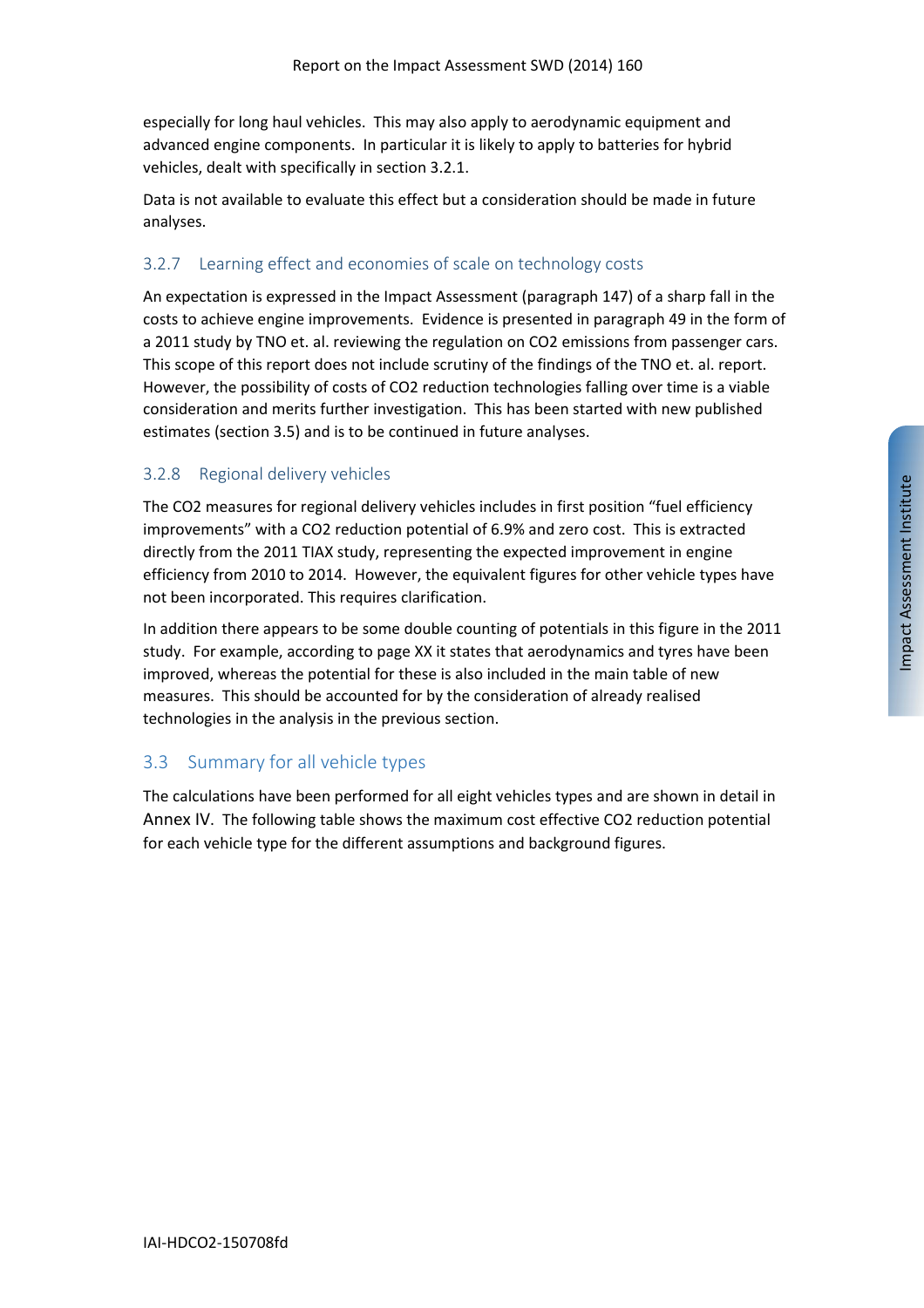| <b>Assumption</b>                                         |         | Maximum cost effective potential (threshold = zero abatement cost) |                      |                      |           |              |       |       |              |
|-----------------------------------------------------------|---------|--------------------------------------------------------------------|----------------------|----------------------|-----------|--------------|-------|-------|--------------|
|                                                           | Service | Urban<br>delivery                                                  | Municipal<br>utility | Regional<br>delivery | Long haul | Construction | Bus   | Coach | Weighted av. |
| IA figures                                                | 14.7%   | 43.7%                                                              | 35.5%                | 41.0%                | 35.9%     | 44.8%        | 43.4% | 25.3% | 35.1%        |
| IA figures<br>applying full<br>combination<br>methodology | 12.5%   | 34.2%                                                              | 28.5%                | 31.1%                | 28.1%     | 35.0%        | 35.4% | 21.1% | 27.7%        |
| Accounting for<br>realised<br>potential by<br>2014        |         |                                                                    |                      |                      |           |              |       |       |              |
|                                                           | 12.5%   | 34.2%                                                              | 28.5%                | 31.1%                | 28.1%     | 35.0%        | 35.4% | 21.1% | 27.7%        |
| Using new CO2<br>figures                                  | 12.5%   | 34.4%                                                              | 28.5%                | 20.1%                | 27.3%     | 32.8%        | 35.4% | 21.1% | 25.5%        |
| Hybrid cost x2                                            | 12.5%   | 16.8%                                                              | 14.3%                | 20.1%                | 27.3%     | 15.0%        | 11.4% | 21.1% | 20.0%        |
| 7% discount<br>rate                                       | 11.3%   | 16.5%                                                              | 14.3%                | 17.8%                | 27.3%     | 14.8%        | 11.4% | 21.1% | 19.5%        |
| 30€/t cost-<br>effectiveness<br>cut-off                   | 11.3%   | 16.5%                                                              | 14.3%                | 17.8%                | 27.3%     | 14.8%        | 11.4% | 21.1% | 19.5%        |
| Subtract<br>behavioural<br>measures                       | 11.3%   | 16.5%                                                              | 14.3%                | 17.8%                | 23.9%     | 14.8%        | 11.4% | 21.1% | 18.3%        |
|                                                           |         |                                                                    |                      |                      |           |              |       |       |              |

*Table 8: Overview of cost effective CO2 reduction potentials for eight vehicle types*

These results are also shown graphically below (figures for 7% discount rate, €30/t cost effective cut-off and subtracting behavioural measures are not included since the effects are not large, in order to make the chart readable):



*Figure 2: Chart of cost effective CO2 reductions for all vehicle types under different assumptions*

#### 3.4 Conclusions

The Impact Assessment reaches the conclusion that option 3(ii), the setting of mandatory emissions limits for newly registered vehicles, is the preferred option, as indicated by the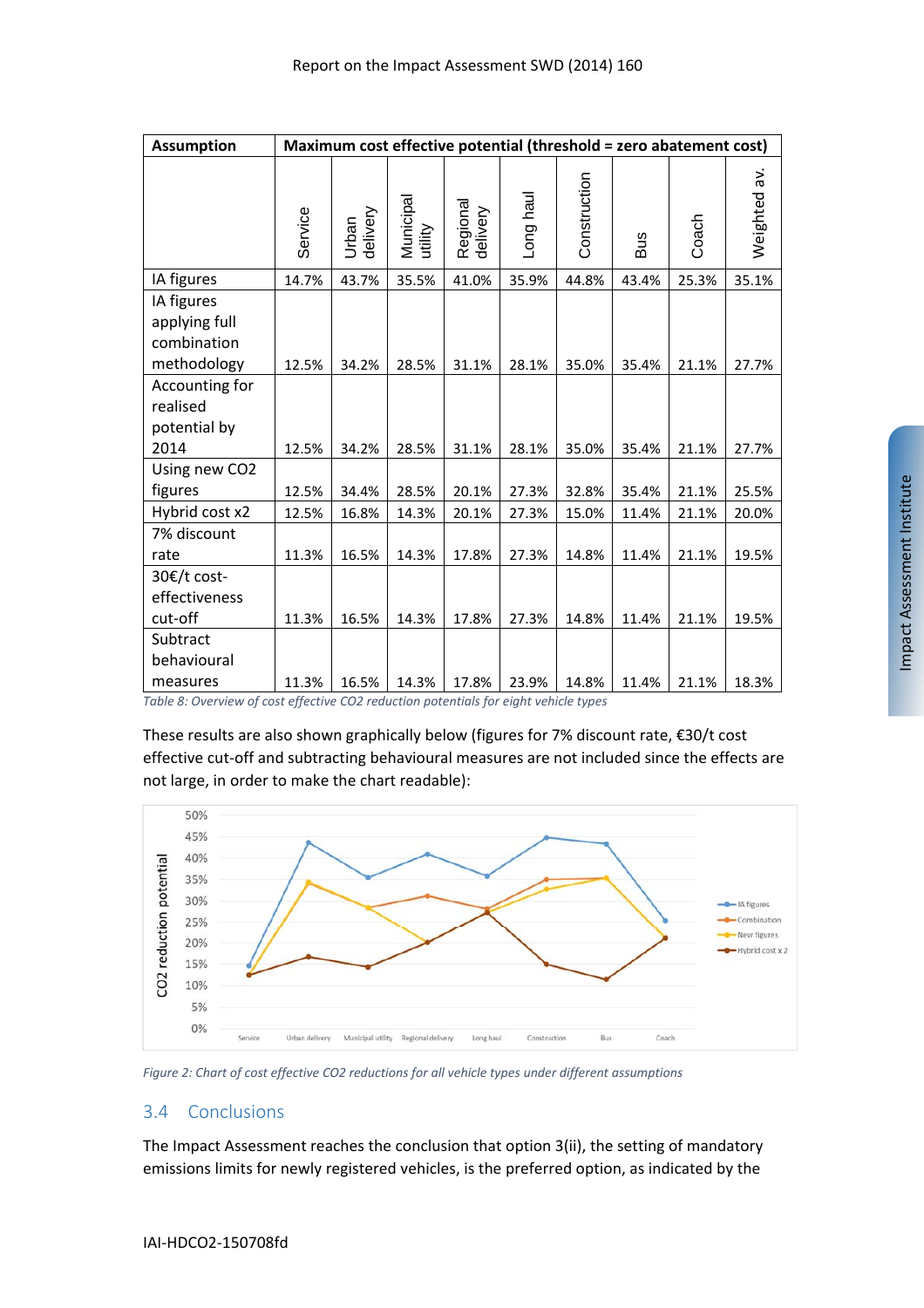evaluation in table 6, page 44. This is based on the analysis presented in section 5.3 paragraphs 155 to 181, in which a weighted average cost effective CO2 reduction potential between 2015 and 2030 of 35% is quoted, derived from the calculations. It is stated in paragraph 161 that this represents a 20% improvement over the expected ~1% per year "natural" improvement.

The conclusion is fully dependent on the accuracy of the analysis and calculations. As discussed above, a simple reanalysis of the figures applying correct combination methodology of the potentials results in an alternative figure of 27.7% total cost effective potential. Further sensitivity analysis on the benefits of certain identified technologies and in particular on the cost of hybrid technologies for those vehicle types with the most appropriate duty cycles leads to a worst case cost effective potential of 20%, only 5% above the assumed natural potential.

Further data is to be acquired regarding the penetration of the identified technologies by the time of publication of the Impact Assessment. Such penetration would represent a reduction in the future potential CO2 reductions.

Due to the uncertainties in the figures and the indication that revised results may contradict the conclusions made in the Impact Assessment, it is recommended to reassess the impacts in detail with a full reassessment of the figures taking into account the above analysis.

## 3.5 Further analysis with subsequently available figures

The European Commission continues to cooperate with the heavy duty vehicle community, in particular the manufacturers, on the development of the future policy regime. Further evidence is therefore being compiled and presented.

In particular new evidence was presented at the 30<sup>th</sup> January 2015 stakeholder meeting, with the draft final report "Cost‐benefit analysis of options for certification, validation, monitoring and reporting of Heavy Duty Vehicles fuel consumption and CO2 emissions". The full report has subsequently been published by the German Umweltbundesamt (UBA).

ACEA commissioned a report to Transport & Mobility Leuven to assess some of the figures, published in September 2014. This report is not fully comparable to the Impact Assessment since it assesses potential to 2020. However some of the figures could be considered comparable and can be used for a further feasibility check.

The following table shows a comparison between the revised figures for relevant CO2 reduction potential from the above analysis and the corresponding ones from the UBA report.

| Measure                              | <b>Original / Revised</b><br>figure | <b>UBA</b> report | <b>TML</b> report |
|--------------------------------------|-------------------------------------|-------------------|-------------------|
| Low resistance tires + super singles | 6.7%                                | 5.9%              | 4%                |
| Total for aerodynamics               | 5.4%                                | 5.8%              | 4%                |
| Driver training                      | 2.2%                                | n/a               | 5%                |
| Advanced engine                      | 13.1%                               | 11%               | 9%                |
| Material substitution                | 1.4%                                | 0.7%              | 0.5%              |

*Table 9: Comparison of Impact Assessment Institute analysis and UBA report for long‐haul truck measures*

Except for material substitution, there is a maximum difference of 20% between the revised figures in this report and the UBA figures, providing a useful feasibility check for the above analysis. The TML report indicates somewhat lower figures, except for a higher figure for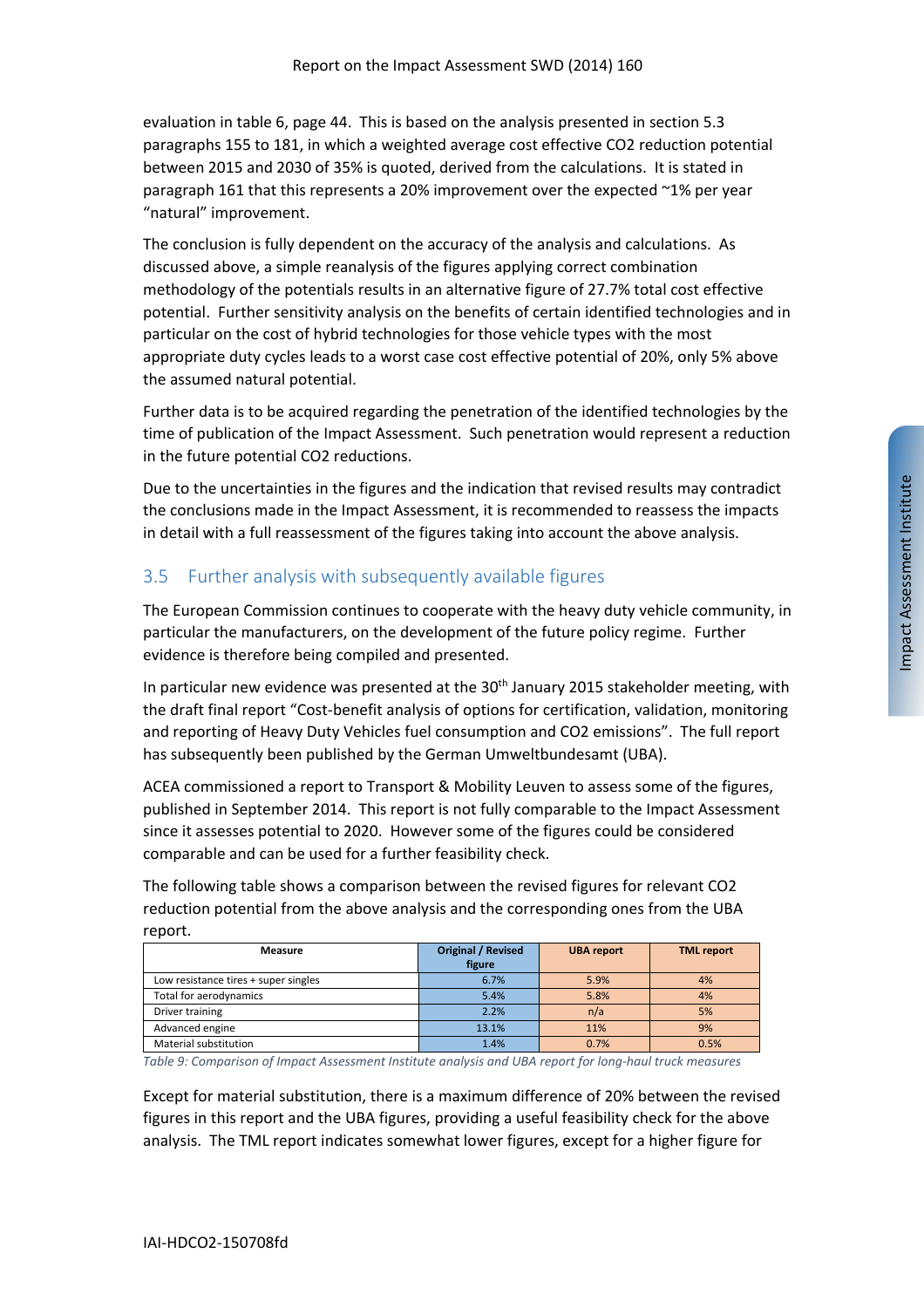driver training. The 5% figure for driver training has been used in the main report above since it represents a well evidenced substantial difference from the original figure.

Additionally the following table shows a comparison of the cost of parallel hybrid systems three vehicle types between the Impact Assessment and the UBA report:

| Vehicle type                                                           | <b>Impact Assessment</b> | <b>UBA report</b> |
|------------------------------------------------------------------------|--------------------------|-------------------|
| Long-haul truck (including battery replacement)                        | €22.228                  | €60,000           |
| Regional delivery / 12t delivery truck (including battery replacement) | €18.794                  | €35.000           |
| City bus (including battery replacement)                               | €17.783                  | €90,000           |

*Table 10: Comparison of figures for hybrid system cost between Impact Assessment and UBA report for three vehicle types*

In each case the estimated cost is significantly higher than that of the Impact Assessment, being at a minimum double and for buses substantially higher, supporting the detail of the analysis in section 3.2.1 with the conclusion that there is a high upward uncertainty in the cost. The conclusions reached of the UBA study itself indicate a question mark on the cost effectiveness of the hybrid technology. This is therefore a strong indicator of the need to take into account this high uncertainty in future policy making.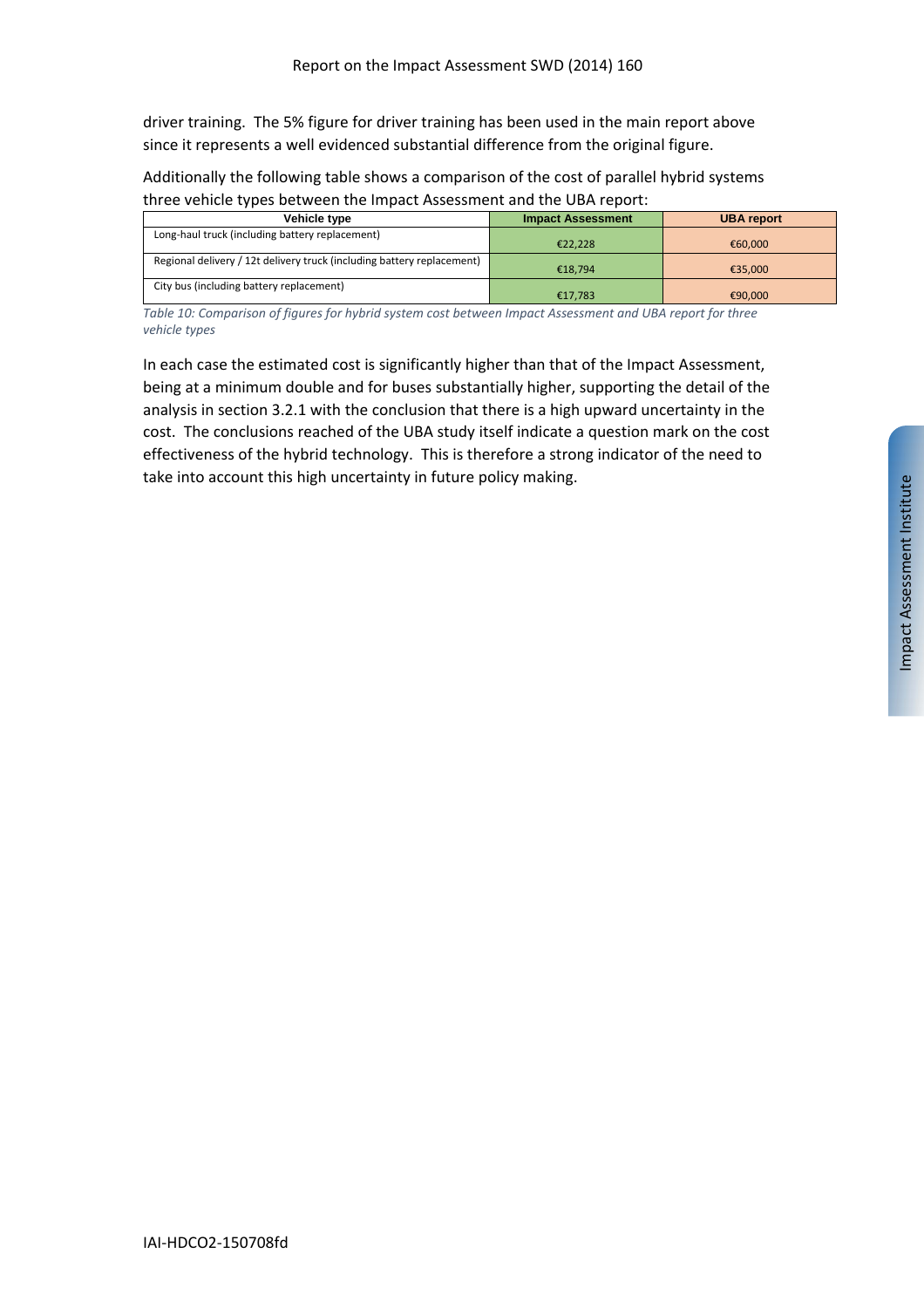#### *Annex I: Detailed comments on language used in Impact Assessment*

#### Introduction

No substantive comments are made on this section.

#### Chapter 1: Procedural issues and consultation of interested parties

No comments are made on this section.

#### Chapter 2: Problem definition

The following comments look into each instance individually by relevant paragraph:

**Paragraph 21**: the characterisation of the lack of measurement and recording of HDV CO2 emissions as a "bottleneck that needs to be addressed" appears to reach a conclusion without evidence being presented. Even though the sentence refers to a later subsection, a justification of the conclusion of the sentence has not been presented.

In the last sentence, the use of the word "neutralise" to describe the effect of exhaust standards on energy efficiency is an absolute term describing a phenomenon of degree. In fact, depending on their stringency and frequency of introduction as well as on the extent of efficiency improvements, exhaust standards may cause the energy efficiency improvements to be partly, fully or more than fully reversed.

**Paragraph 26**: referring to HDV fuel consumption and CO2 performance, the text states "This remains an area with considerable scope for further action." This statement therefore appears to prejudge the result of the impact assessment and does not therefore correspond to the problem definition.

**Paragraph 29**: the text assesses the prospects for improved fuel consumption and CO2 performance "in the assumed absence of new and more stringent exhaust gas pollutant standards". Since deviation from this assumption is feasible by 2030 (in particular introduction of particle number standards, potentially Euro VII standards), the possibility of new standards and their effect on CO2 emissions should be considered in the full analysis.

**Paragraph 37**: the text states that "The **main conclusion of this modelling exercise is that the baseline scenario cannot be considered sustainable** in view of EU policies to curb GHG emissions" (bold copied from text). This is a conclusion that requires evidence and justification before being stated. Arithmetically, with 5% of EU GHG emissions from HDVs, sustainable policy objectives can be reached with no improvement in this area, even though that may not be compatible with the objective to create a holistic climate policy.

**Paragraph 40**: the statement that "European manufacturers could benefit from considerable economies of scale and first mover advantage" due to EU standards having a worldwide impact is not accompanied by specific evidence.

**Paragraph 41**: similarly, this paragraph makes a statement reaching a profound conclusion on the need for EU action but without the evidence being presented.

**Paragraph 59**: the comment about past undertakings from manufacturers is not accompanied by evidence or justification. The use of the word "hazardous" to describe reliance on such undertakings is somewhat emotive and dismissive. A more neutral description is would be more appropriate.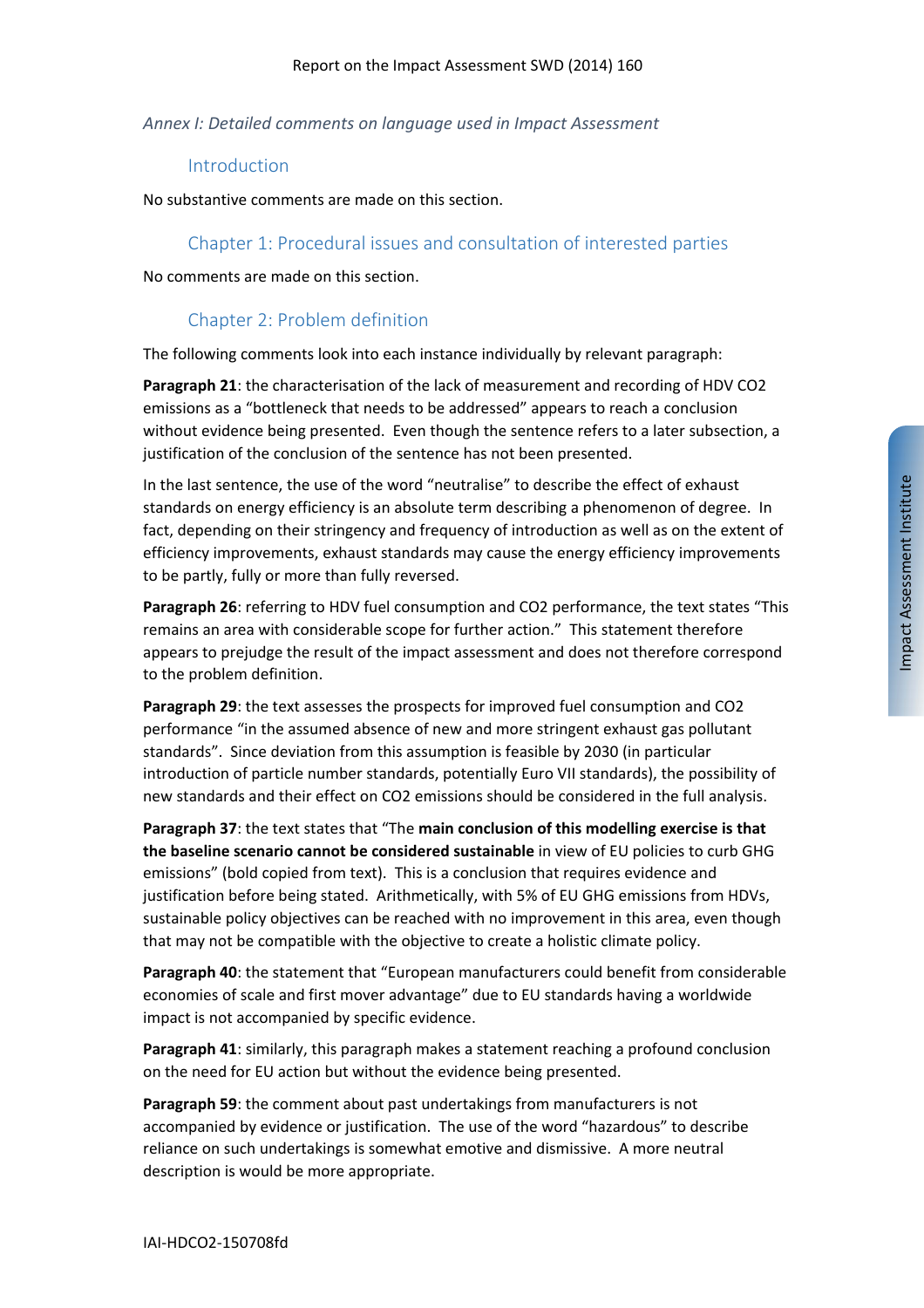**Paragraph 62**: the influence of reduction in CO2 emissions from heavy duty vehicles on the climate would on its own be very small (even if achieved globally), therefore the direct influence on the population (from CO2 alone) would also be small. This of course does not negate such reductions being part of a comprehensive package of measures whose overall effect would indeed be of material degree.

**Paragraph 62**: the assumption that component suppliers would benefit from increasing demand for technologies is a hypothesis which has not been proven, is contested by some stakeholders and would benefit from an in‐depth investigation.

**Paragraphs 69, 70, 72**: the provisions on the legal basis, subsidiarity and proportionality for such regulation appear to be fully correct and consistent.

### Chapter 3: Objectives

**Paragraph 77**: this paragraph states that post 2020 a quantitative constraint on HDV CO2 emissions is an operational objective. This should however be a conclusion to be reached on the basis of the evidence presented in the impact assessment, not stated as an assumption in advance.

**Paragraph 79**: the conclusion that the strategy will "shift added value to the manufacturing sector and contribute to growth in the EU" can only be based on the results of the costbenefit analysis, whose results are required in order to test this conclusion.

## Chapter 4: Policy options

No comment on this section.

## Chapter 5: Impact analysis of policy options

**Paragraph 98**: it is stated that the baseline scenario is considered unsustainable according to section 2.3. However, the relevant references in that section are statements and assumptions stated before presentation of the evidence. Furthermore section 2 is named "Problem definition" and by its nature should therefore not include any usable conclusions.

**Paragraph 109**: even though it is reasonably stated that precise quantification of the effect of option 1 is not possible, the conclusions of this paragraph "not expected to be considerable" and "Emissions may only be reduced by a maximum of a few percentage points" require the evidence to be presented through, at the very least, a rough calculation.

**Paragraph 128**: the statement on predictability in CO2 emissions with the ETS is an important element of the analysis of this option.

**Paragraph 129**: evidence and analysis is required to support the statement that effects on modal shift and fuel switch are likely impacts of the ETS option.

**Paragraph 142**: the statement on the unfeasibility of strict addition of the percentage gains from individual technologies is an important one and this concept should be consistently taken into account in the analysis (see section 3.1.1 below). The OEMs' statement regarding the challenging nature of approaching the engine thermal efficiency limit is also to be taken into account through robust scientific analysis.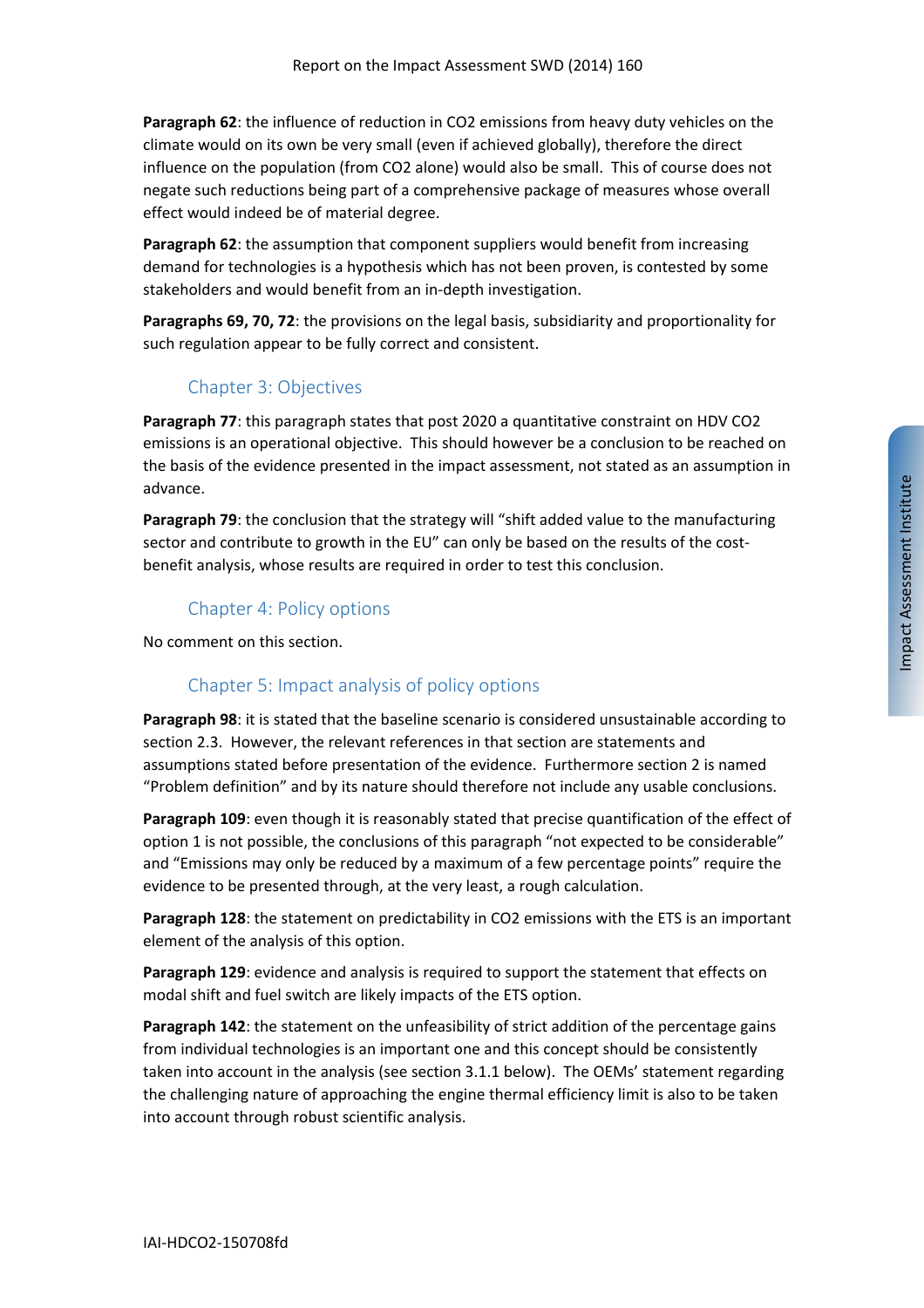**Paragraph 145**: the statement that OEMs would recover extra costs through HDV price and that HDV operators would recover additional purchase price with fuel savings is fully dependent on the accuracy of the subsequent cost‐benefit analysis.

**Paragraph 152**: the correctly stated lack of a linear relationship between CO2 emissions and pollutant emissions is a relevant factor. However, this analysis appears to be undermined by the clause "while the environmental impact of this option can only be positive due to lower engine fuel consumption".

**Paragraph 159**: this paragraph states the assumption that actual costs for hybrid technologies are expected to be lower than the estimates. As indicated in section 3.2.1 below, the opposite possibility also needs to be taken into account.

**Paragraph 179**: again the correlation is made between fuel consumption and emissions, where in fact no systematic correlation exists, since manufacturers optimise emissions performance to fulfil emissions standards and maximise fuel efficiency.

## Chapter 6: Comparing the options

**Paragraph 183**: this paragraph correctly assesses the major effects of each option.

Chapter 7: Monitoring and evaluation

No comments are made on this section.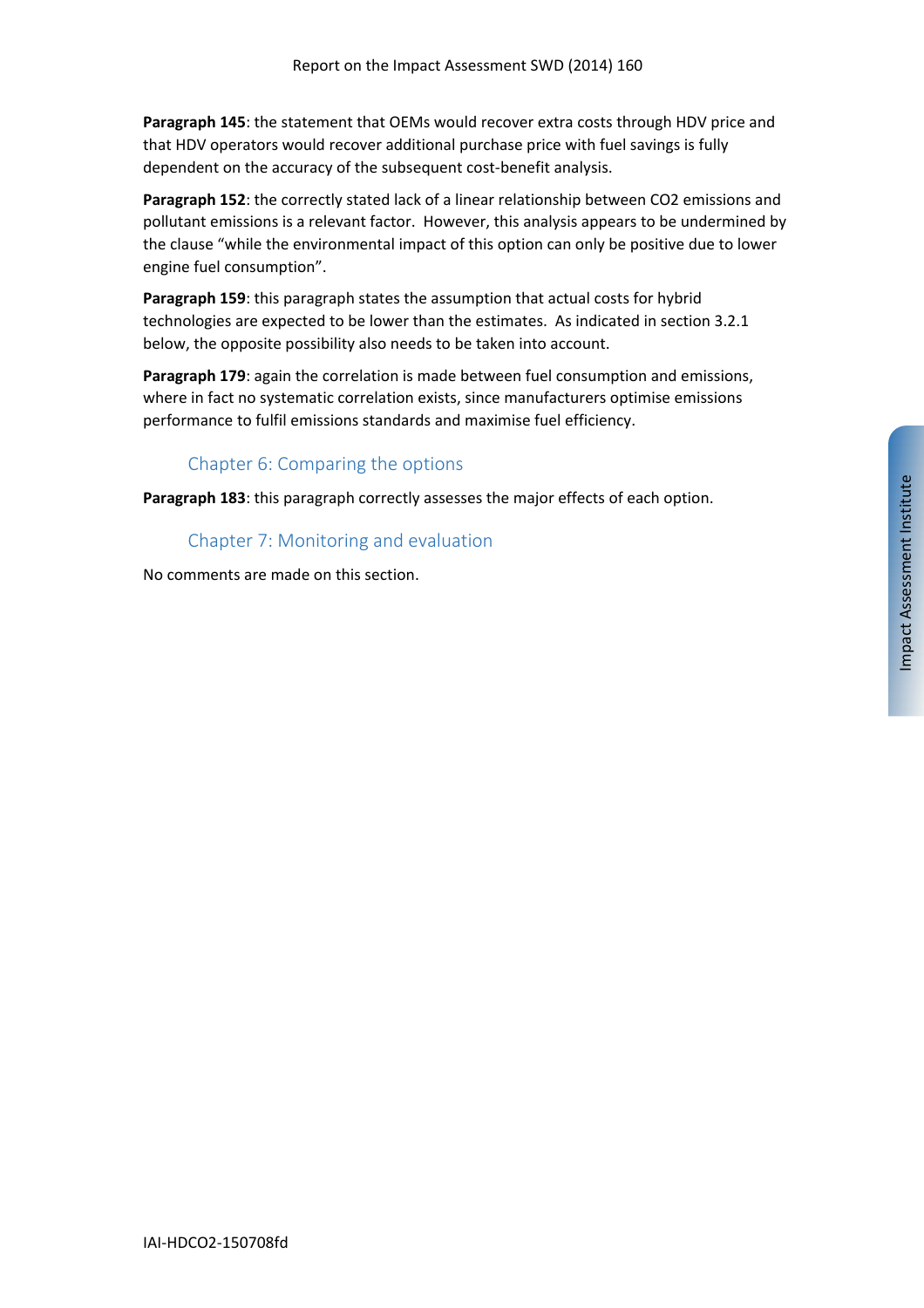#### *Annex II: technology cost and CO2 reduction potential*

#### Potential for tyres

The CO2 reduction potential through introduction of low resistance tyres varies significantly for the different vehicles types. For regional delivery, long haul and construction vehicles they are quoted as approximately 10%. For lower mileage and speed vehicles, i.e. service, urban delivery, municipal utility, buses and coaches it ranges from 1.3% to 2.9%. The figures are extracted from the 2011 TIAX/ICCT study, which are in turn derived from the 2009 TIAX/NAS study.

The reason for the large discrepancy between these two sets of figures is not fully clear from the quoted literature, although reasoning has been provided for certain cases such as coaches. Reasoning does not appear to have been given for construction vehicles, whose potential could be expected to be closer to that of municipal utility or service vehicles due to similar low speed duty cycles.

| <b>Vehicle Class</b>      | <b>Estimated contribution of Rolling</b><br><b>Resistance to energy losses</b> | <b>Rel. Efficacy of Rolling</b><br>Resistance |  |  |
|---------------------------|--------------------------------------------------------------------------------|-----------------------------------------------|--|--|
| Tractor trailer (65K lbs) | 13%                                                                            | 1.0                                           |  |  |
| <b>Motor Coach</b>        | 9%                                                                             | 0.7                                           |  |  |
| <b>Box and Bucket</b>     | 9%                                                                             | 0.7                                           |  |  |
| <b>Transit Bus</b>        | 5%                                                                             | 0.4                                           |  |  |
| Refuse                    | 8%                                                                             | 0.8                                           |  |  |

In the 2009 study the following table estimates the total contribution of rolling resistance to energy losses for different vehicle types.

*Table 11: Energy losses through rolling resistance from TIAX/NAS 2009 report*

It is unclear how the CO2 reduction potential from low resistance tyres can be as much as 10% for long‐haul trucks (tractor trailers), when the maximum energy needed to overcome rolling resistance is only 13%. Indeed the TIAX/NAS report quotes one tyre technology (next generation wide based single tyres) with a potential of up to 14%, higher than the total energy loss from rolling resistance. However, other studies and sources quote between 25 and 60% for the contribution of rolling resistance to fuel consumption.

In order to provide an indication of the magnitude of any correction to the figures, the following sources have been identified:

| Low rolling resistance tyres: | Continental (2010) up to 3.68% (long haul trucks). |
|-------------------------------|----------------------------------------------------|
| Single wide tyres:            | Oak Ridge National Laboratory (2006) 3%            |
|                               | Trucking efficiency.org (2015) 3-6%                |

Taking a conservative line, the total figure of 6.68% is used for the aggregate potential for low rolling resistance tyres and single wide tyres for long-haul and regional delivery vehicles. Even this conservative figure is significantly higher than the figure quoted in the 2014 T&M Leuven study of 4%. The figure for construction vehicles set to the highest value of the range of the low mileage vehicles, i.e. 2.9%.

These figures are integrated into the tables in Annex IV.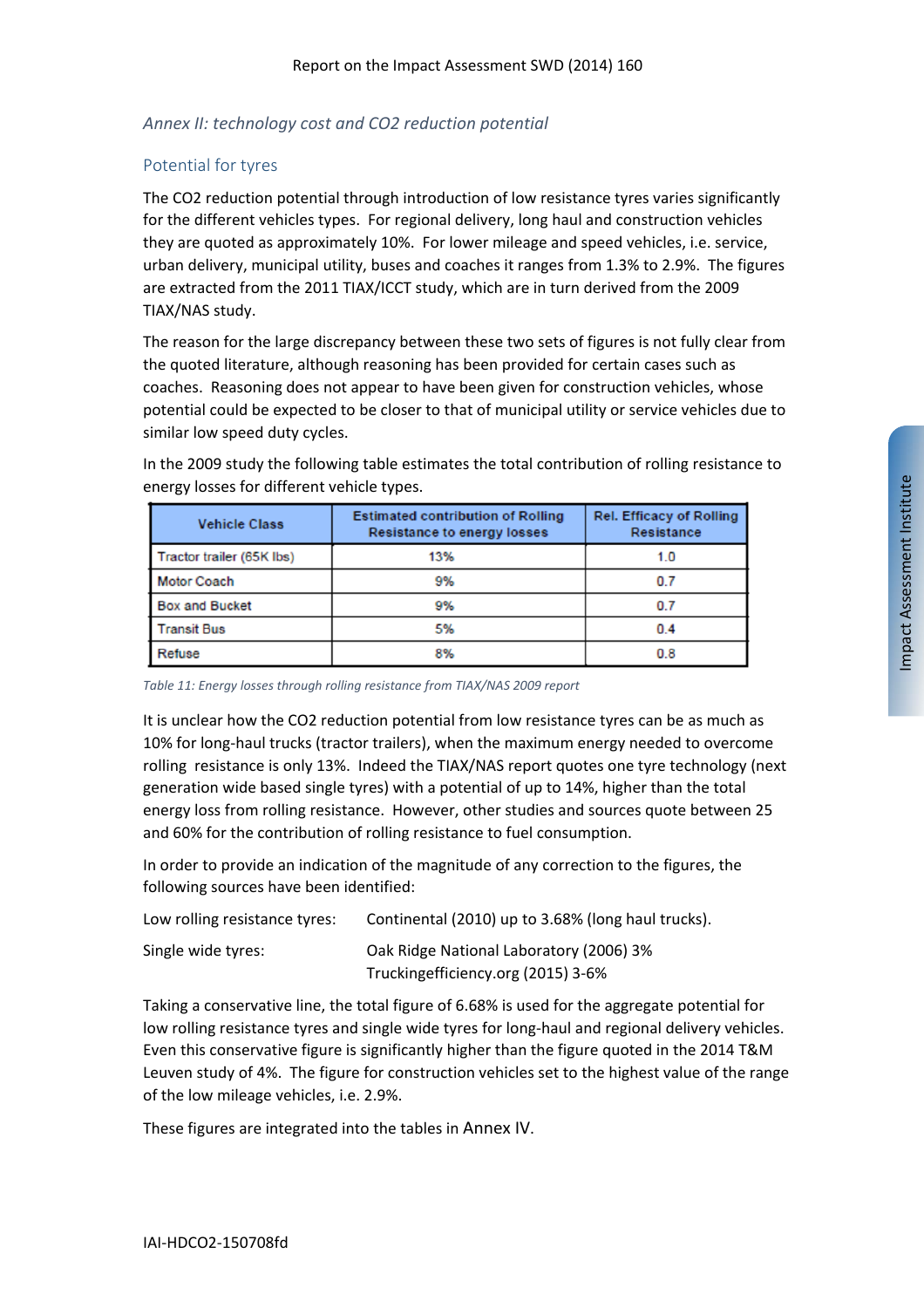#### Potential for material substitution

The CO2 reduction potential through material substitution varies in the Impact Assessment between 0.2% for construction vehicles and 3.5% for buses. The source of these figures is not fully clear, since they do not correspond precisely to the figures in the 2012 CE DELFT study nor its sources, the 2011 ICCT/TIAX study and the 2009 NAS/TIAX study. In fact in almost all cases the Impact Assessment figures are lower than the CE DELFT and the NAS/TIAX figures.

Due to the uncertainties in the figures for light weighting (see analysis below), the corresponding calculations in this report have not been amended pending additional information form expert stakeholders during the peer review process.

A short analysis to frame the issue is however performed below:

#### Long haul truck

For a 450kg (1,000 lbs) reduction, the 2009 TIAX/NAS study calculates the potential for a weight constrained truck (i.e. weight limit fully utilised), assuming that this 2.2% weight reduction of the truck results in a 2.2% increase in the load and therefore a 2.2% reduction in ton‐miles(km) travelled. This 2.2% figure is then quoted by the 2011 ICCT/TIAX study and the 2012 CE DELFT study. It is assumed that the 1.4% quoted in the impact assessment is somehow derived conservatively from this 2.2% figure, but no explanation was identified.

Since most truck cargos are volume rather than weight constrained, the 2.2% figure and its derivatives may not give an accurate picture. Additionally, the assumption that the weight saving is fully converted into fuel saving by avoiding journey of additional trucks depends on a number of assumptions that are not proven.

It would therefore be more appropriate to use the volume constrained figure. The 2009 NAS/TIAX study quotes figures from 0.17% to 1.25% saving for a 450kg weight reduction, stating that the range of 0.4% to 0.6% is a "reasonable" one. A figure of 0.5% is therefore used in the revised analysis.

A feasibility check can be performed. The figure in the 2009 TIAX/NAS study (p 4‐62) for the proportion of the road load that is weight dependent for a truck at a steady 55mph (80kmh), 38%. The 450kg weight reduction represents 1.95% of the volume‐constrained vehicle weight (23,000kg). Assuming a linear relationship, this weight reduction results in a 1.95% x 38% = 0.75% fuel consumption and CO2 reduction.

#### Regional delivery and coach (highway driving)

It is assumed that long‐haul, coach and regional delivery vehicles have similar duty cycle characteristics and therefore the same 38% of weight dependent road load. This would lead to the conclusion that a similar CO2 reduction potential through light weighting would be expected for each type. Indeed the Impact Assessment quotes a 0.7% reduction using this measure. The corresponding figure for regional delivery vehicles is 1.5%. This figure in particular would be expected to be similar to that for long haul trucks, due to the similarity in vehicle characteristics.

The following table shows the figures quoted in the Impact Assessment for CO2 reduction potential using light weighting for the three high mileage vehicle types: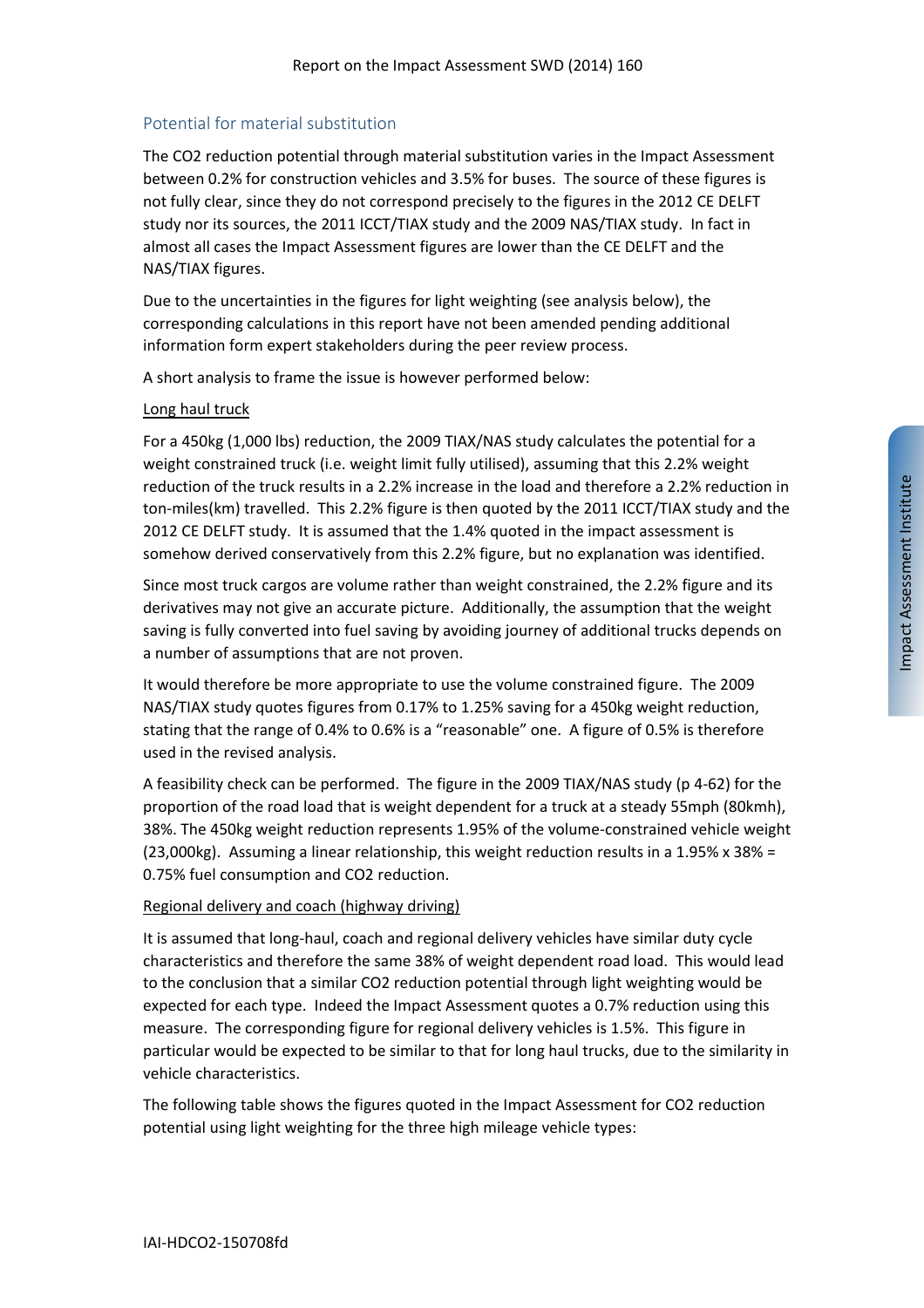| Regional delivery | Long haul | Coach |
|-------------------|-----------|-------|
| 1.5%              | 2.2%      | 7%    |

Local and urban vehicle types

The following table shows the figures quoted in the Impact Assessment for CO2 reduction potential using light weighting for the four local and urban vehicle types:

| Service | Urban delivery | Municipal utility | Construction |
|---------|----------------|-------------------|--------------|
| 1.1%    | 2.2%           | 0.6%              | 0.3%         |

The reasons for the wide spread of figures is not clear, in particular why for construction vehicles it is so low and for urban delivery so high.

#### Bus

The CO2 reduction potential through light weighting for buses is quoted in the Impact Assessment as 3.5%. This high figures is explained by a high potential to reduce weight (up to 3,500 lbs) through a substantial re‐engineering of the vehicle structure using new materials, presented by an aluminium manufacturer. In order to verify this potential to validate it for the analysis, further input is required from automotive suppliers and OEMs.

#### Hybrid cost for relevant vehicle types

For certain vehicle types, those that spend much of their operation in stop-start cycles, the hybrid technology has been assessed with a high CO2 reduction potential. For those vehicle types, specifically urban delivery, municipal utility, construction and bus, the CO2 reduction potential is significant, ranging from 18% for municipal delivery up to 30% for buses, aligning well to figures produced by OEMs.

With lower confidence levels are the cost figures for the technology. In particular, the TIAX 2011 report indicates that the cost used for hybrid buses is the subsidised cost, assuming a 90% government subsidy. This implies that the actual cost is not €17,783 but €177,830 (or \$220,000 according to the 2009 NAS study from which the data is derived). Using this figure would change the NPV results for hybrid technology for buses from positive €39,470 to negative €139,360.

In the 2009 TIAX/NAS study, all cost figures for hybrid systems are estimated, except those above for buses, which are derived from actual systems on the market (although at low volume). It is unclear from the study why there is such a discrepancy between the cost of hybrid systems for buses (\$220,000) and for other vehicle types (from \$18,000 for class 6 box trucks to \$55,000 for class 8 long‐haul trucks). One explanation may be that the figure for buses is more robust and the estimated figures for other vehicle types, gained from site visits are overoptimistic. An alternative explanation is that the figures for the bus, representing low market volumes, could be expected to drop for higher volumes towards the estimated figures of the other vehicle types.

In either case, there is a significant uncertainty in the cost figures for hybrid systems. The positive NPV calculation for those vehicles for which hybrid systems are considered viable in the Impact Assessment (excluding buses dealt with above) range from +€5,745 for municipal utility to +€23,538 for construction vehicles. These figures appear to be within the range of uncertainty of the hybrid system cost figures as discussed above and therefore it would be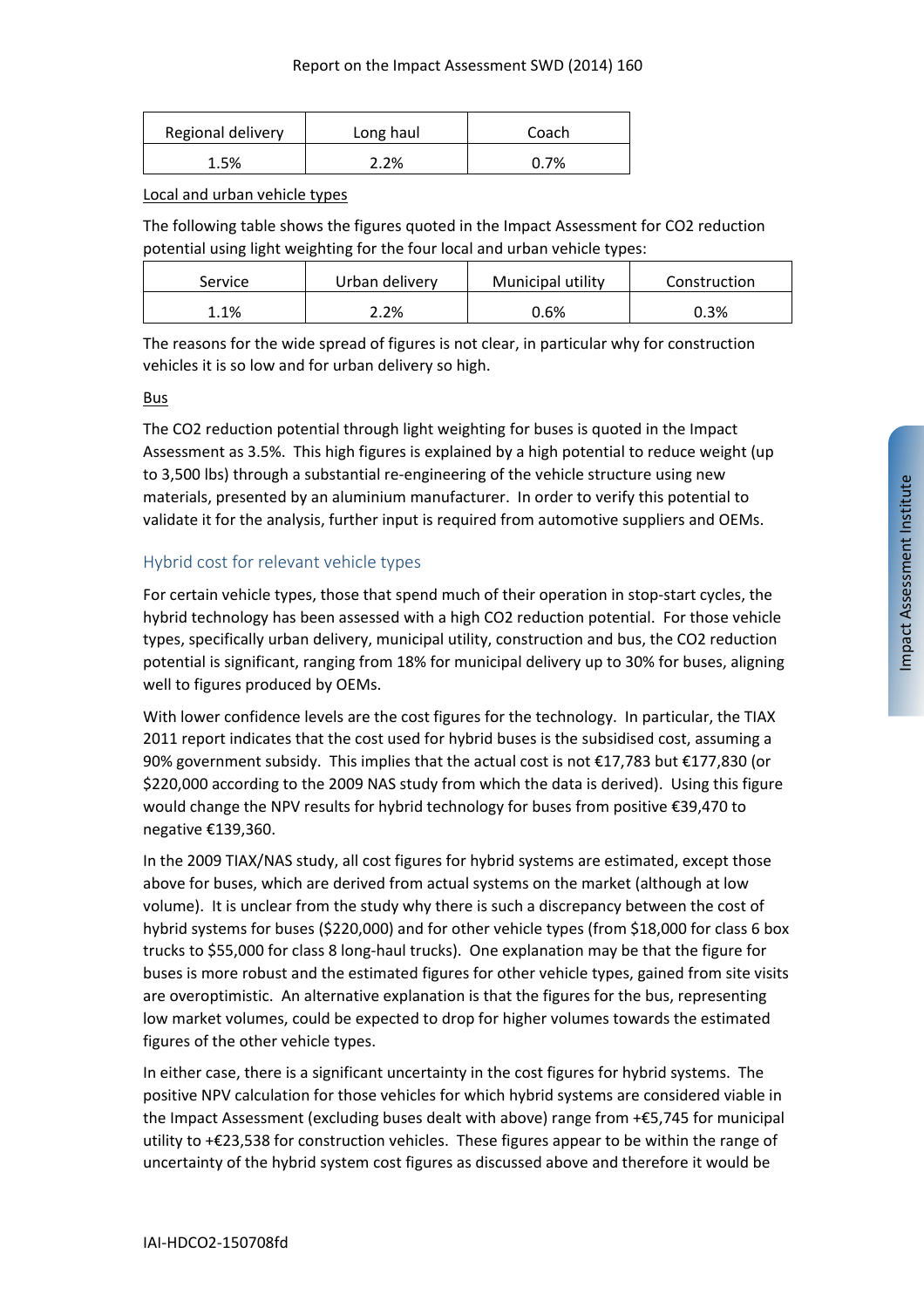prudent to take into account the possibility that in one or more cases the hybrid system would not be cost effective.

An additional factor is the potential cost for battery replacement. As acknowledged in the 2009 TIAX/NAS study, "system reliability over the life of the vehicle has not yet been demonstrated". It is also acknowledged in the 2015 UBA report, which explicitly includes a provision in the cost estimates for battery replacement for hybrid technology.

The overall effect of this possibility is to reduce the cost-effective CO2 reduction potential for those vehicles significantly, shown in Annex IV and summarised in Table 8 above.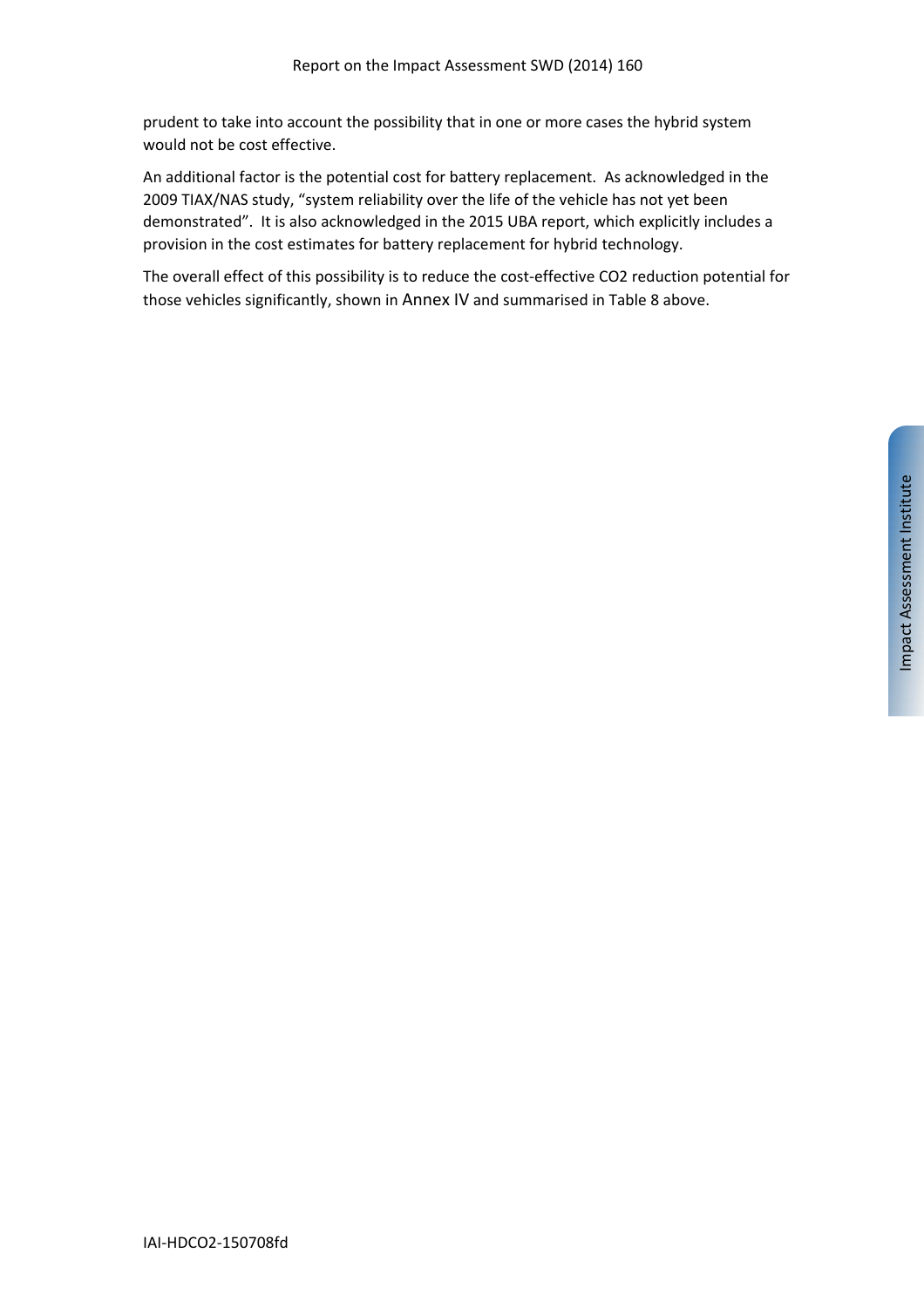#### *Annex III: Amended figures for CO2 reduction potential and cost of measures*

| <b>Measure</b>                   |                  |                          | CO2 reduction potential                                          |
|----------------------------------|------------------|--------------------------|------------------------------------------------------------------|
|                                  | <b>IA figure</b> | <b>Revised</b><br>figure | <b>Source</b>                                                    |
| Predictive cruise control        | 1.5%             | ۰                        |                                                                  |
| Low resistance tires             | 10.3%            | $3% +$<br>3.7%           | <b>ORNL (SWBT)</b><br>Continental (LRRT)<br>(ACEA/TML states 4%) |
| Transmission friction red.       | 1.1%             | ٠                        |                                                                  |
| Training and feedback            | 2.2%             | 5%                       | <b>ACEA/TML</b> estimate                                         |
| Automatic tire inflation trailer | 0.5%             | ۰                        |                                                                  |
| Boat tail                        | 2.5%             | ۰                        |                                                                  |
| Full gap fairing                 | 1.2%             | ٠                        |                                                                  |
| Advanced engine                  | 13.1%            |                          |                                                                  |
| Route management                 | 0.3%             | ۰                        |                                                                  |
| Full skirts                      | 1.7%             | ۰                        |                                                                  |
| Material substitution            | 1.4%             | ٠                        |                                                                  |
| Gen II dual hybrid               | 6,4%             | ٠                        |                                                                  |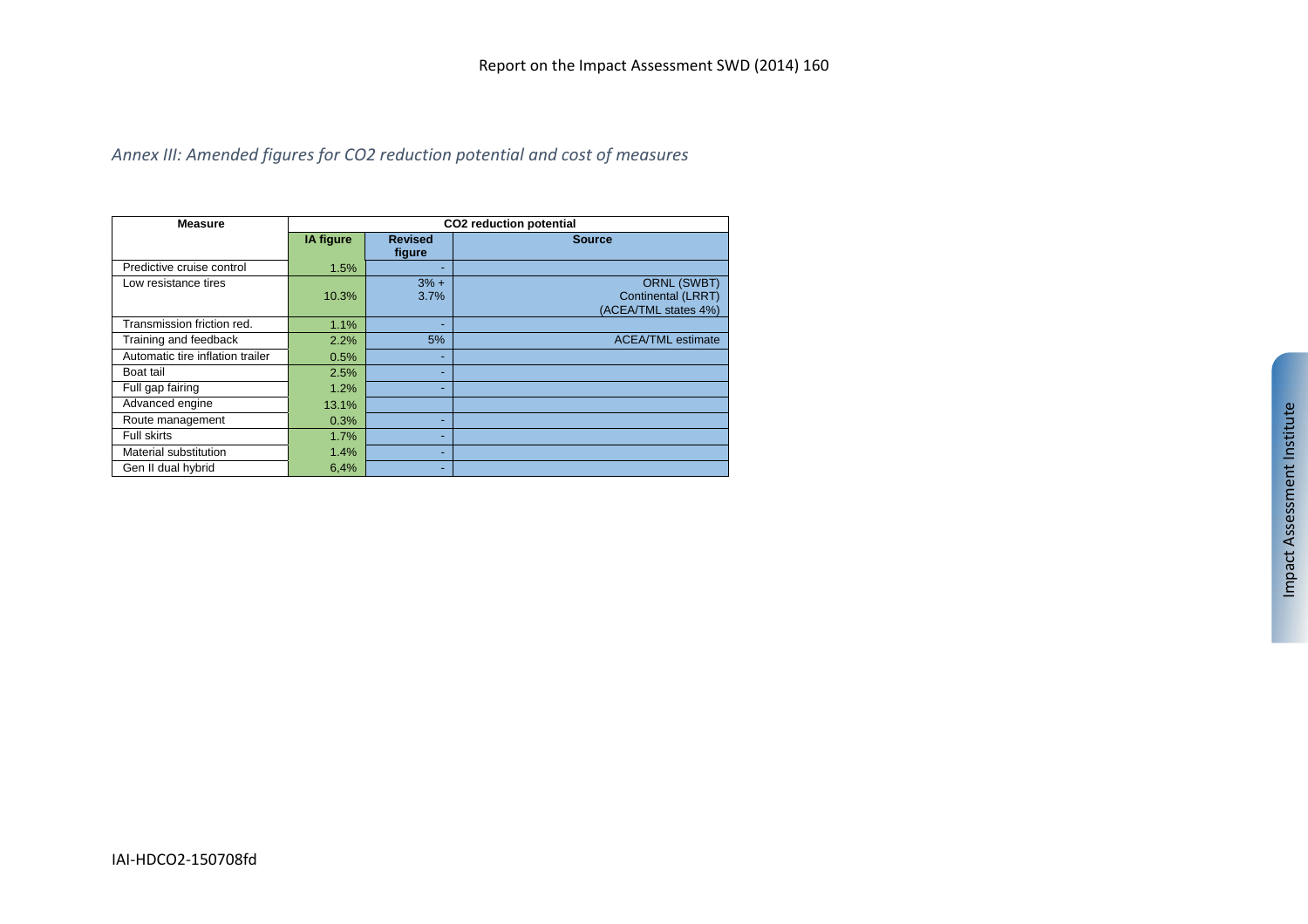#### *Annex IV: Full calculations*

#### Key: green <sup>=</sup> impact assessment; blue <sup>=</sup> revised

#### Service

|                            |                                                           | CO2 potential                                             |           | Realised penetration                       |                                                                | Revised cost & CO2 potential |               |                                       | NPV & abatements costs |                                                    |                               |                                        | Final                                                          |
|----------------------------|-----------------------------------------------------------|-----------------------------------------------------------|-----------|--------------------------------------------|----------------------------------------------------------------|------------------------------|---------------|---------------------------------------|------------------------|----------------------------------------------------|-------------------------------|----------------------------------------|----------------------------------------------------------------|
| <b>Measure</b>             | <b>Individual</b><br>CO <sub>2</sub><br>potential<br>(IA) | <b>Cumulative</b><br>CO <sub>2</sub><br>potential<br>(IA) | (revised) | <b>Cumulative Penetration</b><br>rate 2014 | <b>Cumulative</b><br>CO <sub>2</sub><br>potential<br>remaining | Cost (IA) $\in$              | Cost (new)    | CO <sub>2</sub><br>potential<br>(new) | NPV (IA) $\in$         | <b>Abatement</b><br>cost (IA)<br>€tCO <sub>2</sub> | <b>NPV</b><br>(revised) $\in$ | Abatement<br>cost<br>(revised)<br>ECO2 | <b>Cumulative</b><br>CO <sub>2</sub><br>potential<br>remaining |
| Low resistance tires       | 1.5%                                                      | 1.5%                                                      | 1.5%      |                                            | 1.5%                                                           |                              |               |                                       | 699                    | $-317$                                             | 830                           | $-372.$                                | 1.5%                                                           |
| Improved controls          | 2.0%                                                      | 3.5%                                                      | 3.1%      | 40%                                        | 2.4%                                                           | 48 II                        |               |                                       | 882                    | $-305$                                             |                               | $-36'$                                 | 2.4%                                                           |
| Drag reduction             | 2.4%                                                      | 5.9%                                                      | 5.2%      | 30%                                        | 3.9%                                                           | 81                           |               |                                       | 1,059                  | $-298$                                             | $\sim$                        | $-354.$                                | 3.9%                                                           |
| 8-speed gear               | 3.2%                                                      | 9.1%                                                      | 7.9%      | 30%                                        | 5.8%                                                           | 869                          | <sup>Ch</sup> |                                       | 643                    | $-137$                                             |                               | $-194$                                 | 5.8%                                                           |
| Improved diesel engine     | 4.1%                                                      | 13.2%                                                     | 11.3%     |                                            | 9.3%                                                           | 1,213                        |               |                                       | 721                    | $-120$                                             |                               |                                        | 9.3%                                                           |
| Transmission friction red  | 0.4%                                                      | 13.6%                                                     | 11.6%     |                                            | 9.6%                                                           | 202                          | 202           | <b>SPO</b>                            |                        |                                                    |                               | $\delta_{\infty}^{\circ}$              | 9.6%                                                           |
| Material substitution      | 1.1%                                                      | 14.7%                                                     | 12.5%     | 0.3                                        | 10.2%                                                          | 505                          | 505           |                                       |                        |                                                    |                               |                                        | 10.2%                                                          |
| Dual- mode hybrid electric | 21.3%                                                     | 36.0%                                                     | 29.0%     | 20%                                        | 23.8%                                                          | 23,441                       | 23,441        | 213                                   | $-13,364$              | 426                                                | $-11,513$                     | 364                                    | 23.8%                                                          |

#### Urban delivery

|                          |                                                    | CO2 potential                                             |           | Realised penetration                       |                                                                |                 | Revised cost & CO2 potential       |                                       | NPV & abatements costs |                                |                                      |                                                    | Final                                     |
|--------------------------|----------------------------------------------------|-----------------------------------------------------------|-----------|--------------------------------------------|----------------------------------------------------------------|-----------------|------------------------------------|---------------------------------------|------------------------|--------------------------------|--------------------------------------|----------------------------------------------------|-------------------------------------------|
| <b>Measure</b>           | Individual<br>CO <sub>2</sub><br>potential<br>(IA) | <b>Cumulative</b><br>CO <sub>2</sub><br>potential<br>(IA) | (revised) | <b>Cumulative Penetration</b><br>rate 2014 | <b>Cumulative</b><br>CO <sub>2</sub><br>potential<br>remaining | Cost (IA) $\in$ | Cost (new)                         | CO <sub>2</sub><br>potential<br>(new) | NPV (IA) $\in$         | Abatement<br>cost (IA)<br>ECO2 | <b>NPV</b><br>(revised) $\epsilon$   | Abatement Cumulative<br>cost<br>(revised)<br>€tCO2 | CO <sub>2</sub><br>potential<br>remaining |
| Aft box taper            | 2.3%                                               | 2.3%                                                      | 2.3%      |                                            | 2.3%                                                           | 404             | 404                                |                                       | 1,913                  | $-203$                         | 3.267                                | $-335.$                                            | 2.3%                                      |
| Roof deflector           | 2.4%                                               | 4.7%                                                      | 4.2%      | 40%                                        | 3.3%                                                           | 526             | 526<br>$\mathcal{G}_{\mathcal{D}}$ |                                       | 1,991                  | $-194$                         | 3,304<br>$\mathcal{L}_{\mathcal{F}}$ | $-325.$                                            | 3.3%                                      |
| <b>Box skirts</b>        | 2.4%                                               | 7.1%                                                      | 6.2%      | 30%                                        | 4.8%                                                           | 606             | $\alpha$                           |                                       | 1,848                  | $-185$                         |                                      | $-317.66$                                          | 4.8%                                      |
| Low resistance tires     | 2.9%                                               | 10.0%                                                     | 8.7%      | 30%                                        | 6.5%                                                           | 922             | $\mathcal{L}_{\mathcal{D}}$        |                                       | 2,092                  | $-171$                         | 93                                   | $-302$                                             | 6.5%                                      |
| Advanced engine          | 9.6%                                               | 19.6%                                                     | 16.5%     |                                            | 14.5%                                                          | 3,920           | 3.91                               |                                       | 5,996                  | $-149$                         |                                      |                                                    | 14.5%                                     |
| Parallel hybrid electric | 24.1%                                              | 43.7%                                                     | 34.2%     |                                            | 32.7%                                                          | 15,358          | 15,358                             | <b>CON</b>                            | 9,470                  | $-94$                          |                                      | <b>POOL</b>                                        | 32.7%                                     |
| Cab side extension       | 0.4%                                               | 44.2%                                                     | 34.4%     | 30%                                        | 32.9%                                                          | 465             | 465                                |                                       | $-30$                  |                                | 173.                                 |                                                    | 32.9%                                     |
| Material substitution    | 2.2%                                               | 46.4%                                                     | 35.6%     | 20%                                        | 33.9%                                                          | 3,855           | 3,8551                             |                                       | $-1,555$               | 166                            | 344                                  | 36L                                                | 33.9%                                     |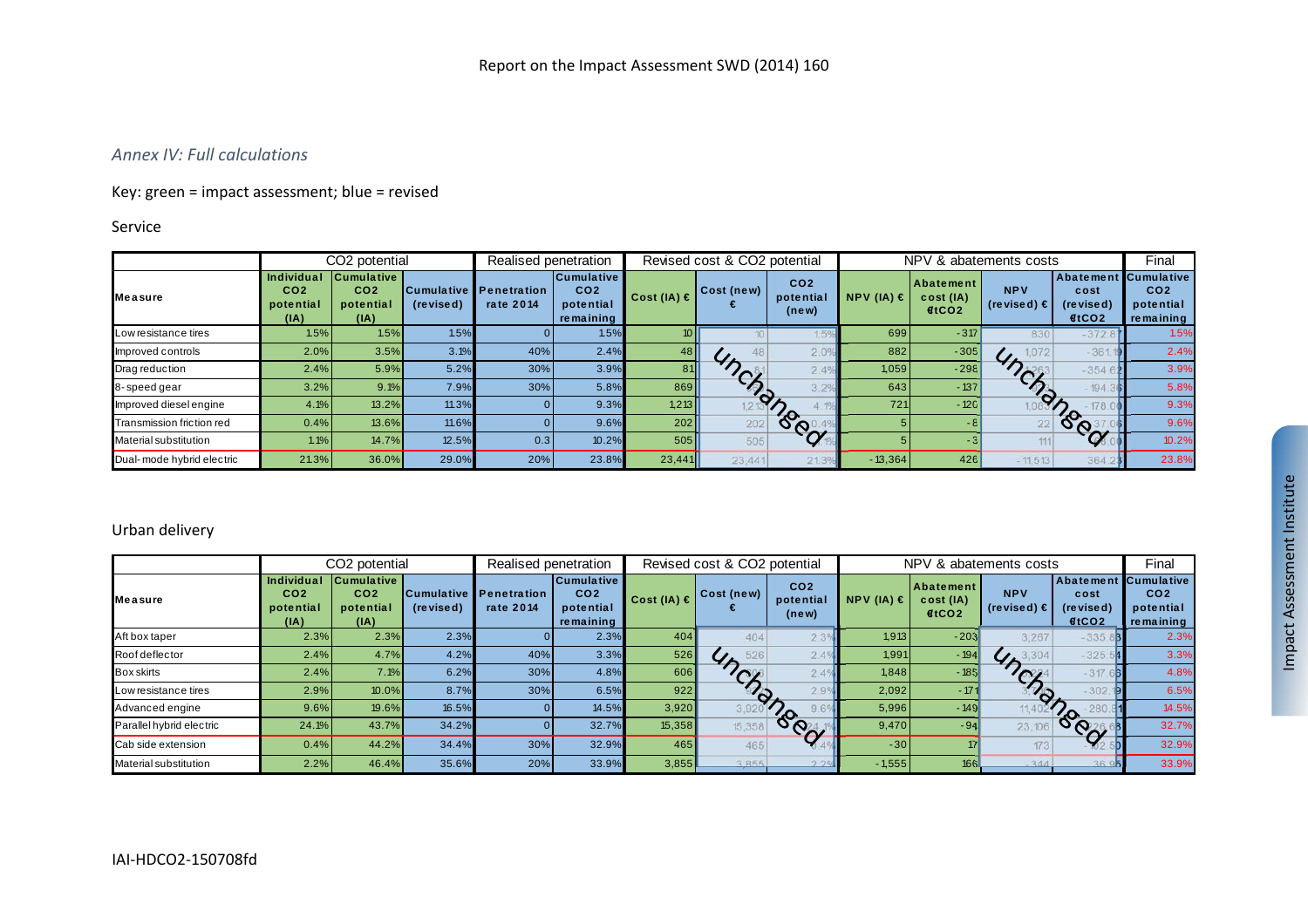#### Municipal utility

|                             |                                                    | CO <sub>2</sub> potential                                 |           | Realised penetration                       |                                                                |                 | Revised cost & CO2 potential |                                       | NPV & abatements costs | Final                            |                               |                                                     |                                           |
|-----------------------------|----------------------------------------------------|-----------------------------------------------------------|-----------|--------------------------------------------|----------------------------------------------------------------|-----------------|------------------------------|---------------------------------------|------------------------|----------------------------------|-------------------------------|-----------------------------------------------------|-------------------------------------------|
| <b>Measure</b>              | Individual<br>CO <sub>2</sub><br>potential<br>(IA) | <b>Cumulative</b><br>CO <sub>2</sub><br>potential<br>(IA) | (revised) | <b>Cumulative Penetration</b><br>rate 2014 | <b>Cumulative</b><br>CO <sub>2</sub><br>potential<br>remaining | Cost (IA) $\in$ | Cost (new)                   | CO <sub>2</sub><br>potential<br>(new) | NPV (IA) $\in$         | l Abatement<br>cost (IA)<br>ECO2 | <b>NPV</b><br>$(revised) \in$ | Abatement Cumulative<br>cost<br>(revised)<br>f(CO2) | CO <sub>2</sub><br>potential<br>remaining |
| Aggressive shift logic      | 0.7%                                               | 0.7%                                                      | 0.7%      |                                            | 0.7%                                                           | 81              |                              |                                       | 1,120                  | $-242$                           | 561                           | $-358.7$                                            | 0.7%                                      |
| Low resistance tires        | 2.7%                                               | 3.4%                                                      | 3.0%      | 40%                                        | 2.1%                                                           | 344             | 344                          |                                       | 3.947                  | $-239$                           |                               | $-356.$                                             | 2.1%                                      |
| Reduced parasitics/friction | 1.0%                                               | 4.4%                                                      | 3.9%      | 30%                                        | 2.7%                                                           | 202             |                              |                                       | 1,345                  | $-226$                           |                               | $-344.8$                                            | 2.7%                                      |
| Advanced engine             | 10.2%                                              | 14.6%                                                     | 12.7%     | 30%                                        | 8.9%                                                           | 3,920           | $\bm{\varphi}$               |                                       | 12.462                 | $-198$                           | $\odot$ .                     | $-315.$                                             | 8.9%                                      |
| 8-speed gear                | 2.1%                                               | 16.8%                                                     | 14.3%     |                                            | 10.6%                                                          | 1,899           |                              |                                       | 1,519                  | $-115$                           |                               | $\infty$                                            | 10.6%                                     |
| Parallel hydraulic hybrid   | 18.7%                                              | 35.5%                                                     | 28.5%     |                                            | 25.5%                                                          | 24,249          | 24,249                       | ROCK                                  | 5,745                  | $-50$                            | 19,62                         | $\sim$                                              | 25.5%                                     |
| Material substitution       | 0.6%                                               | 36.1%                                                     | 28.8%     | 30%                                        | 25.7%                                                          | 2,425           | 2.425                        |                                       | $-1.444$               | 382                              | $-1.017$                      |                                                     | 25.7%                                     |

### Regional delivery

|                                  |                                                           | CO <sub>2</sub> potential                                 |                                | Realised penetration            |                                                                | Revised cost & CO2 potential |            |                                       |                | NPV & abatements costs                 |                                    |                                                             | Final                                     |
|----------------------------------|-----------------------------------------------------------|-----------------------------------------------------------|--------------------------------|---------------------------------|----------------------------------------------------------------|------------------------------|------------|---------------------------------------|----------------|----------------------------------------|------------------------------------|-------------------------------------------------------------|-------------------------------------------|
| <b>Measure</b>                   | <b>Individual</b><br>CO <sub>2</sub><br>potential<br>(IA) | <b>Cumulative</b><br>CO <sub>2</sub><br>potential<br>(IA) | <b>Cumulative</b><br>(revised) | <b>Penetration</b><br>rate 2014 | <b>Cumulative</b><br>CO <sub>2</sub><br>potential<br>remaining | Cost (IA) $\in$              | Cost (new) | CO <sub>2</sub><br>potential<br>(new) | NPV (IA) $\in$ | Abatement<br>cost (IA)<br><b>€tCO2</b> | <b>NPV</b><br>(revised) $\epsilon$ | Abatement Cumulative<br>cost<br>(re vise d)<br><b>∉tCO2</b> | CO <sub>2</sub><br>potential<br>remaining |
| Fuel efficiency improvements     | 6.9%                                                      | 6.9%                                                      | 6.9%                           |                                 | 6.9%                                                           |                              |            | 0.0%                                  | 9,959          | $-301.64$                              | n/a                                | n/a                                                         | 0.0%                                      |
| Predictive cruise control        | 1.4%                                                      | 8.3%                                                      | 7.4%                           | 40%                             | 6.9%                                                           | 81                           | 81         | 1.4%                                  | 1,935          | $-289.52$                              | 2,469                              | $-365.37$                                                   | 0.8%                                      |
| Low resistance tires             | 9.6%                                                      | 17.9%                                                     | 15.3%                          | 30%                             | 12.5%                                                          | 873                          | 873        | 6.7%                                  | 13,024         | $-282.68$                              | 11,295                             | $-350.29$                                                   | 4.9%                                      |
| Transmission friction red        | 1.0%                                                      | 19.0%                                                     | 16.1%                          | 30%                             | 13.0%                                                          | 202                          | 202        | 1.0%                                  | 1,279          | $-260.50$                              | 1,620                              | $-335.51$                                                   | 5.5%                                      |
| Advanced engine                  | 8.7%                                                      | 27.6%                                                     | 22.5%                          |                                 | 19.7%                                                          | 3,920                        | 3,920      | 8.7%                                  | 8,596          | $-207.16$                              | 11,928                             | $-284.02$                                                   | 12.9%                                     |
| Automatic tire inflation trailer | 0.4%                                                      | 28.1%                                                     | 22.8%                          |                                 | 20.0%                                                          | 283                          | 283        | 0.4%                                  | 344            | $-165.49$                              | 446                                | $-230.79$                                                   | 13.2%                                     |
| <b>Boat tail</b>                 | 2.2%                                                      | 30.2%                                                     | 24.2%                          | 30%                             | 21.1%                                                          | 1,414                        | 1.414      | 2.2%                                  | 1,701          | $-164.67$                              | 2,594                              | $-244.21$                                                   | 14.4%                                     |
| Full gap fairing                 | 1.0%                                                      | 31.3%                                                     | 24.9%                          | 20%                             | 21.6%                                                          | 1,011                        | 1,011      | 1.0%                                  | 500            | $-99.86$                               | 811                                | $-167.92$                                                   | 15.0%                                     |
| <b>Full skirts</b>               | 1.7%                                                      | 33.0%                                                     | 26.0%                          | 20%                             | 22.6%                                                          | 2,425                        | 2,425      | 1.7%                                  | 55             | $-6.70$                                | 672                                | $-81.85$                                                    | 16.0%                                     |
| Material substitution            | 1.5%                                                      | 34.5%                                                     | 27.0%                          | 30%                             | 23.3%                                                          | 2,401                        | 2,401      | 1.5%                                  | $-273$         | 38.68                                  | 331                                | $-45.77$                                                    | 16.8%                                     |
| Gen II dual hybrid               | 6.6%                                                      | 41.0%                                                     | 31.1%                          |                                 | 27.7%                                                          | 18,794                       | 18,794     | 6.6%                                  | $-9,334$       | 297.62                                 | $-6,771$                           | 212.54                                                      | 21.6%                                     |
| Automatic tire inflation tractor | 0.4%                                                      | 41.4%                                                     | 31.4%                          |                                 | 27.9%                                                          | 3,638                        | 3,638      | 0.4%                                  | $-3,127$       | 1,846.28                               | $-2,909$                           | 1,506.74                                                    | 21.9%                                     |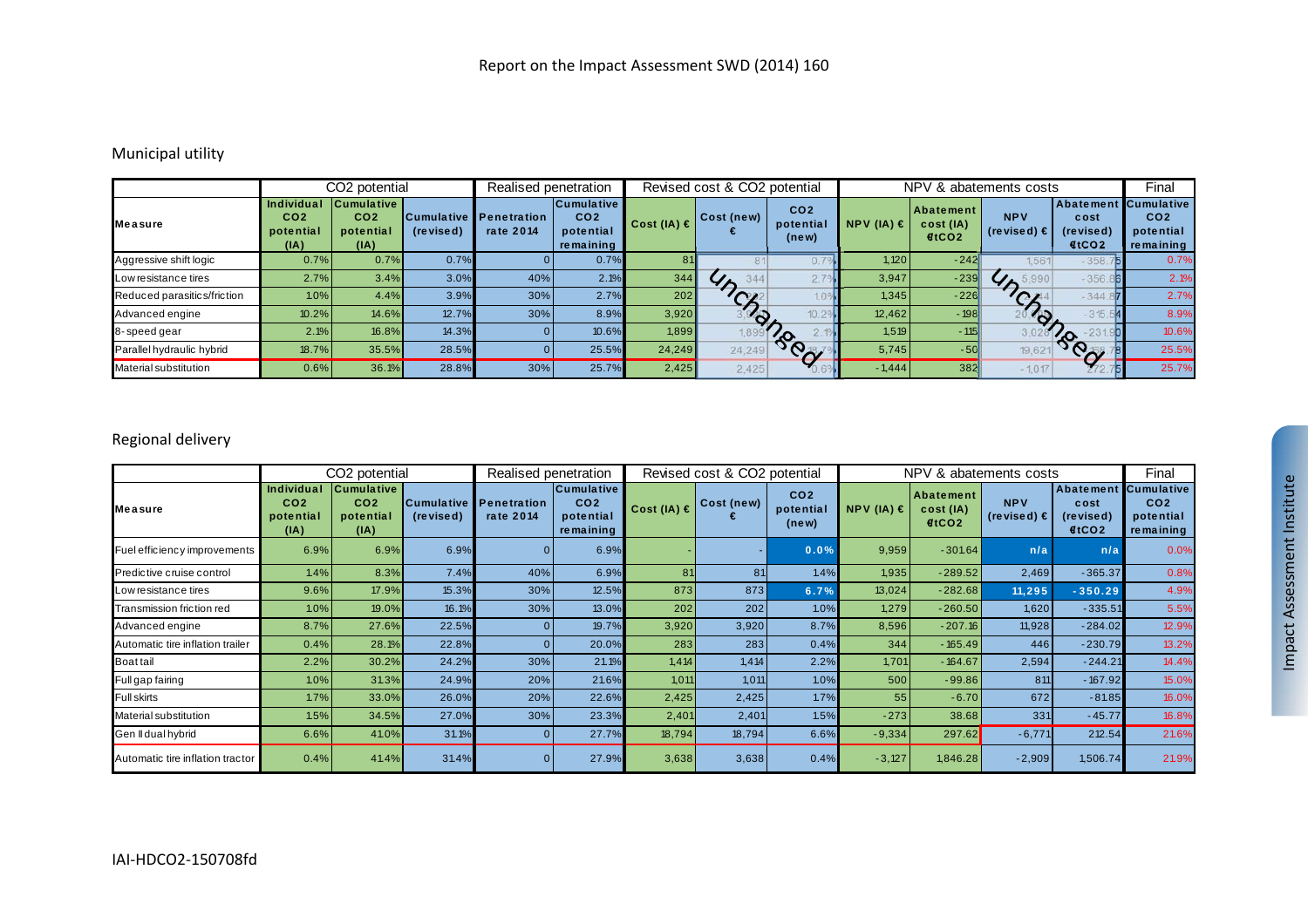#### Long‐haul

|                                  |                                                           | CO <sub>2</sub> potential                                 |                                   | <b>Realised penetration</b>     |                                                                | Revised cost & CO <sub>2</sub> potential |            |                                       | <b>NPV &amp; abatements costs</b> | <b>Final</b>                           |                                    |                                                  |                                                                |
|----------------------------------|-----------------------------------------------------------|-----------------------------------------------------------|-----------------------------------|---------------------------------|----------------------------------------------------------------|------------------------------------------|------------|---------------------------------------|-----------------------------------|----------------------------------------|------------------------------------|--------------------------------------------------|----------------------------------------------------------------|
| <b>Measure</b>                   | <b>Individual</b><br>CO <sub>2</sub><br>potential<br>(IA) | <b>Cumulative</b><br>CO <sub>2</sub><br>potential<br>(IA) | <b>Cumulative</b> II<br>(revised) | <b>Penetration</b><br>rate 2014 | <b>Cumulative</b><br>CO <sub>2</sub><br>potential<br>remaining | Cost (IA) $\in$                          | Cost (new) | CO <sub>2</sub><br>potential<br>(new) | NPV (IA) $\in$                    | Abatement<br>cost (IA)<br><b>€tCO2</b> | <b>NPV</b><br>(revised) $\epsilon$ | Abatement<br>cost<br>(re vise d)<br><b>€tCO2</b> | <b>Cumulative</b><br>CO <sub>2</sub><br>potential<br>remaining |
| Predictive cruise control        | 1.5%                                                      | 1.5%                                                      | 1.5%                              |                                 | 1.5%                                                           | 81                                       | 81         | 1.5%                                  | 4,217                             | $-336$                                 | 4,693                              | $-370.96$                                        | 1.5%                                                           |
| Low resistance tires             | 10.3%                                                     | 11.8%                                                     | 10.5%                             | 40%                             | 6.8%                                                           | 1,261                                    | 1,261      | 6.7%                                  | 28,371                            | $-328$                                 | 19,997                             | $-354.97$                                        | 4.9%                                                           |
| Transmission friction red.       | 1.1%                                                      | 12.9%                                                     | 11.4%                             | 30%                             | 7.5%                                                           | 202                                      | 202        | 1.1%                                  | 2,955                             | $-321$                                 | 3,299                              | $-355.58$                                        | 5.6%                                                           |
| Training and feedback            | 2.2%                                                      | 15.1%                                                     | 13.1%                             | 30%                             | 8.7%                                                           | 647                                      | 647        | 5.0%                                  | 5,589                             | $-307$                                 | 15,265                             | $-362.01$                                        | 8.5%                                                           |
| Automatic tire inflation trailer | 0.5%                                                      | 15.6%                                                     | 13.5%                             |                                 | 9.1%                                                           | 283                                      | 283        | 0.5%                                  | 1,176                             | $-276$                                 | 1,308                              | $-310.24$                                        | 8.9%                                                           |
| <b>Boat tail</b>                 | 2.5%                                                      | 18.2%                                                     | 15.4%                             |                                 | 11.2%                                                          | 1,414                                    | 1.414      | 2.5%                                  | 5,837                             | $-276$                                 | 6,542                              | $-310.29$                                        | 10.9%                                                          |
| Full gap fairing                 | 1.2%                                                      | 19.4%                                                     | 16.3%                             | 30%                             | 11.8%                                                          | 1.011                                    | 1.011      | 1.2%                                  | 2,507                             | $-244$                                 | 2,808                              | $-277.46$                                        | 11.6%                                                          |
| Advanced engine                  | 13.1%                                                     | 32.5%                                                     | 25.9%                             | 20%                             | 20.0%                                                          | 10,953                                   | 10,953     | 13.1%                                 | 26,578                            | $-243$                                 | 30,736                             | $-278.22$                                        | 19.8%                                                          |
| Route management                 | 0.3%                                                      | 32.8%                                                     | 26.1%                             | 20%                             | 20.2%                                                          | 485                                      | 485        | 0.3%                                  | 492                               | $-173$                                 | 470                                | $-185.66$                                        | 20.0%                                                          |
| <b>Full skirts</b>               | 1.7%                                                      | 34.5%                                                     | 27.2%                             | 30%                             | 21.0%                                                          | 2,425                                    | 2,425      | 1.7%                                  | 2,386                             | $-170$                                 | 2,985                              | $-208.21$                                        | 20.8%                                                          |
| <b>Material substitution</b>     | 1.4%                                                      | 35.9%                                                     | 28.1%                             |                                 | 22.0%                                                          | 2,401                                    | 2,401      | 0.8%                                  | 1,727                             | $-143$                                 | $-14$                              | 2.25                                             | 21.3%                                                          |
| Gen II dual hybrid               | 6.4%                                                      | 42.4%                                                     | 32.1%                             |                                 | 26.3%                                                          | 22,228                                   | 22,228     | 6.4%                                  | $-3,877$                          | 72                                     | $-1,861$                           | 34.47                                            | 25.7%                                                          |

#### Construction

|                              |                                                           | CO2 potential                                             |           | Realised penetration                       |                                                                |                 | Revised cost & CO2 potential |                                       | NPV & abatements costs | Final                                              |                                    |                                                   |                                           |
|------------------------------|-----------------------------------------------------------|-----------------------------------------------------------|-----------|--------------------------------------------|----------------------------------------------------------------|-----------------|------------------------------|---------------------------------------|------------------------|----------------------------------------------------|------------------------------------|---------------------------------------------------|-------------------------------------------|
| <b>Measure</b>               | <b>Individual</b><br>CO <sub>2</sub><br>potential<br>(IA) | <b>Cumulative</b><br>CO <sub>2</sub><br>potential<br>(IA) | (revised) | <b>Cumulative Penetration</b><br>rate 2014 | <b>Cumulative</b><br>CO <sub>2</sub><br>potential<br>remaining | Cost (IA) $\in$ | Cost(new)                    | CO <sub>2</sub><br>potential<br>(new) | $NPV (IA) \in$         | <b>Abatement</b><br>cost (IA)<br>€tCO <sub>2</sub> | <b>NPV</b><br>(revised) $\epsilon$ | Abatement Cumulative<br>cost<br>(revised)<br>ECO2 | CO <sub>2</sub><br>potential<br>remaining |
| Low resistance tires         | 10.5%                                                     | 10.5%                                                     | 10.5%     |                                            | 10.5%                                                          | 1,152           | 1,152                        | 6.7%                                  | 16,097                 | $-229$                                             | 15,906                             | $-351.87$                                         | 6.7%                                      |
| Transmission friction red    | 1.1%                                                      | 11.6%                                                     | 10.3%     | 40%                                        | 10.0%                                                          | 202             | 202                          | 1.1%                                  | 1,636                  | $-219$                                             | 2,599                              | $-350.14$                                         | 6.6%                                      |
| Advanced engine              | 9.5%                                                      | 21.1%                                                     | 17.9%     | 30%                                        | 15.3%                                                          | 3,920           | 3.920                        | 9.5%                                  | 11,615                 | $-184$                                             | 20.267                             | $-316.20$                                         | 12.1%                                     |
| Parallel hybrid electric     | 23.7%                                                     | 44.8%                                                     | 35.0%     | 0.3                                        | 27.7%                                                          | 15,358          | 15,358                       | 23.7%                                 | 23,538                 | $-149$                                             | 44,982                             | $-281.31$                                         | 25.0%                                     |
| <b>Material substitution</b> | 0.2%                                                      | 44.9%                                                     | 35.1%     |                                            | 27.8%                                                          | 364             | 364                          | 0.2%                                  | $-92$                  |                                                    | 145                                | $-107.60$                                         | 25.2%                                     |
| Automatic tire inflation     | 0.3%                                                      | 45.2%                                                     | 35.3%     |                                            | 28.0%                                                          | 3,638           | 3,638                        | 0.3%                                  | $-3,095$               | 1,400                                              | $-2,874$                           | 1,420.01                                          | 25.4%                                     |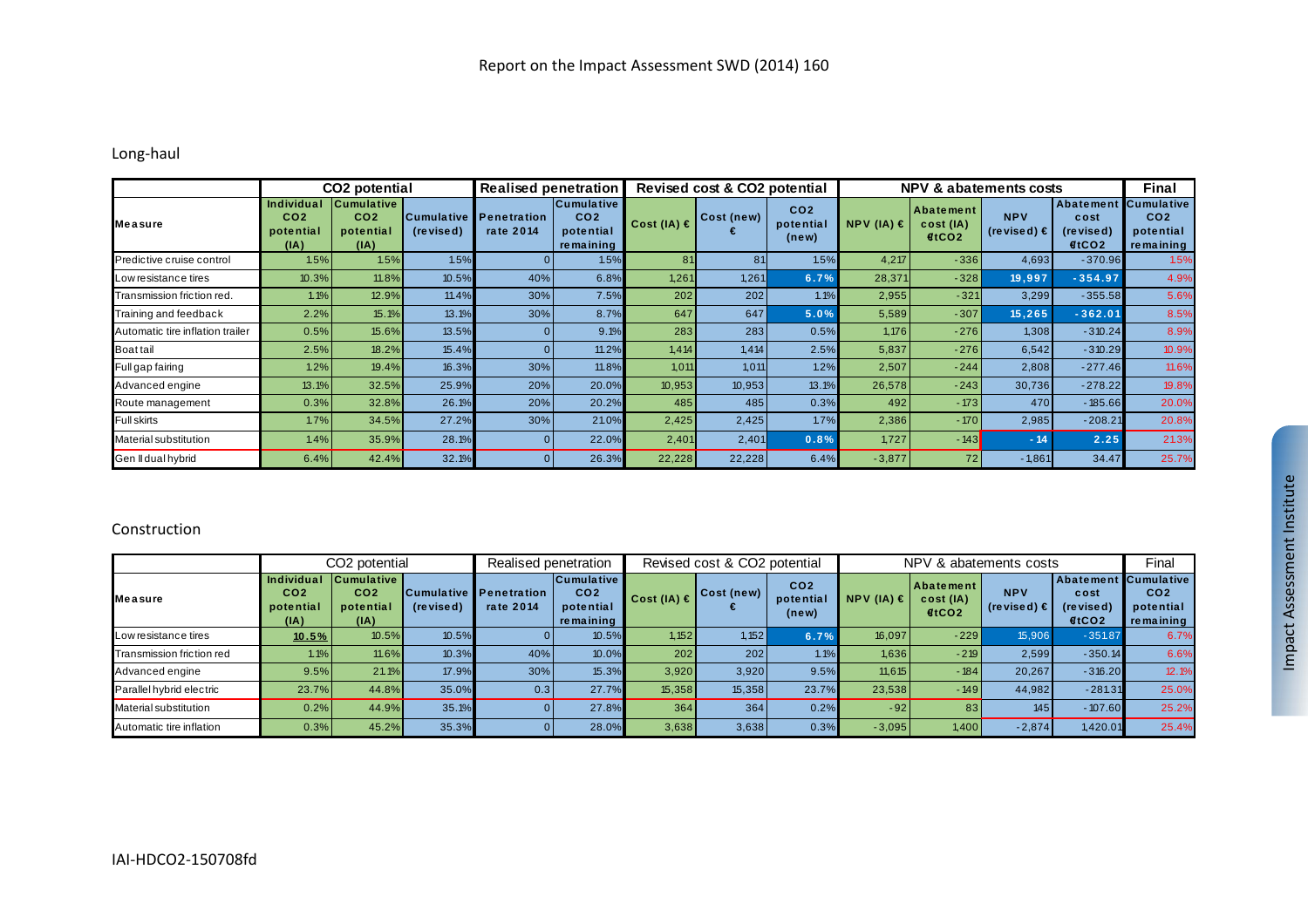#### Bus

|                             |                                                    | CO <sub>2</sub> potential                                 |           | Realised penetration                |                                                                |                 | Revised cost & CO <sub>2</sub> potential |                                       | NPV & abatements costs |                                      |                                    |                                                           | Final                                     |
|-----------------------------|----------------------------------------------------|-----------------------------------------------------------|-----------|-------------------------------------|----------------------------------------------------------------|-----------------|------------------------------------------|---------------------------------------|------------------------|--------------------------------------|------------------------------------|-----------------------------------------------------------|-------------------------------------------|
| <b>Measure</b>              | Individual<br>CO <sub>2</sub><br>potential<br>(IA) | <b>Cumulative</b><br>CO <sub>2</sub><br>potential<br>(IA) | (revised) | Cumulative Penetration<br>rate 2014 | <b>Cumulative</b><br>CO <sub>2</sub><br>potential<br>remaining | Cost (IA) $\in$ | Cost(new)                                | CO <sub>2</sub><br>potential<br>(new) | NPV (IA) $\in$         | <b>Abatement</b><br>cost(IA)<br>ECO2 | <b>NPV</b><br>(revised) $\epsilon$ | Abatement Cumulative<br>cost<br>(revised)<br><b>€tCO2</b> | CO <sub>2</sub><br>potential<br>remaining |
| Reduced parasitics/friction | 1.0%                                               | 1.0%                                                      | 1.0%      |                                     | 1.0%                                                           | 202             | 202                                      |                                       | 1,677                  | $-253$                               | 2,318<br>$\overline{U}$            | $-347$                                                    | 1.09                                      |
| Advanced engine             | 10.6%                                              | 11.6%                                                     | 10.3%     | 40%                                 | 6.6%                                                           | 3,920           | $\sim$                                   |                                       | 15,978                 | $-228$                               | $\sqrt{2}$                         | $-321$                                                    | 6.6%                                      |
| Low resistance tires        | 1.3%                                               | 12.9%                                                     | 11.4%     | 30%                                 | 7.3%                                                           | 567             | $\gamma_{\rm o}$                         |                                       | 1,924                  | $-219$                               |                                    | $-312.0$ <b>5</b>                                         | 7.3%                                      |
| Series hybrid electric      | 30.5%                                              | 43.4%                                                     | 35.4%     | 30%                                 | 25.0%                                                          | 17,783          |                                          |                                       | 39,470                 | $-196$                               |                                    | 290.                                                      | 25.0%                                     |
| Material substitution       | 3.5%                                               | 46.9%                                                     | 37.3%     |                                     | 27.3%                                                          | 12,367          | 12,367                                   | $\sigma$                              | $-5,722$               | 244                                  |                                    |                                                           | 27.3%                                     |
|                             |                                                    |                                                           |           |                                     |                                                                |                 |                                          |                                       |                        |                                      |                                    |                                                           |                                           |

#### Coach

|                           |                                                    | CO2 potential                                             |           | Realised penetration                       |                                                                |                 | Revised cost & CO2 potential |                                       | NPV & abatements costs | Final                                       |                                    |                                         |                                                                |
|---------------------------|----------------------------------------------------|-----------------------------------------------------------|-----------|--------------------------------------------|----------------------------------------------------------------|-----------------|------------------------------|---------------------------------------|------------------------|---------------------------------------------|------------------------------------|-----------------------------------------|----------------------------------------------------------------|
| <b>IMeasure</b>           | Individual<br>CO <sub>2</sub><br>potential<br>(IA) | <b>Cumulative</b><br>CO <sub>2</sub><br>potential<br>(IA) | (revised) | <b>Cumulative Penetration</b><br>rate 2014 | <b>Cumulative</b><br>CO <sub>2</sub><br>potential<br>remaining | Cost (IA) $\in$ | Cost (new)                   | CO <sub>2</sub><br>potential<br>(new) | $NPV$ (IA) $\in$       | Abatement<br>cost (IA)<br>€tCO <sub>2</sub> | <b>NPV</b><br>(revised) $\epsilon$ | Abatement<br>cost<br>(revised)<br>4tCO2 | <b>Cumulative</b><br>CO <sub>2</sub><br>potential<br>remaining |
| Predictive cruise control | 1.5%                                               | 1.5%                                                      | 1.5%      |                                            | 1.5%                                                           | 81              |                              | 1.59                                  | 1,973                  | $-290$                                      | 2.512                              | $-365.5$                                | 1.5%                                                           |
| Transmission friction red | 1.2%                                               | 2.7%                                                      | 2.4%      | 40%                                        | 2.0%                                                           | 202             | 47 <sup>20</sup>             |                                       | 1,484                  | - 266                                       |                                    | $-340.6$                                | 2.0%                                                           |
| Low resistance tires      | 1.5%                                               | 4.2%                                                      | 3.7%      | 30%                                        | 2.9%                                                           | 402             |                              |                                       | 1,596                  | $-241$                                      |                                    | $-318.85$                               | 2.9%                                                           |
| Streamlining              | 6.2%                                               | 10.4%                                                     | 9.1%      | 30%                                        | 6.7%                                                           | 2,223           |                              | 6.29<br>′⊘                            | 6,306                  | $-223$                                      |                                    | 299.08<br>∕∂                            | 6.7%                                                           |
| Advanced engine           | 14.6%                                              | 25.0%                                                     | 20.9%     |                                            | 18.9%                                                          | 10,953          | 10,953                       | $\gamma_{\text{o}}$                   | 8,983                  | $-136$                                      | 14.283                             | $\infty$                                | 18.9%                                                          |
| Automatic tire inflation  | 0.3%                                               | 25.3%                                                     | 21.1%     |                                            | 19.1%                                                          | 283             | 283                          | $\delta \hat{\mathcal{C}}_{\gamma}$   | 128                    | $-94$                                       | 236                                | $\sigma_{\infty}$                       | 19.1%                                                          |
| Gen Il parallel hybrid    | 8.2%                                               | 33.5%                                                     | 26.7%     | 30%                                        | 23.1%                                                          | 28,291          | 28,291                       |                                       | $-17.034$              | 456                                         | $-14,117$                          | 315.                                    | 23.1%                                                          |
| Material substitution     | 0.7%                                               | 34.2%                                                     | 27.2%     | 20%                                        | 23.5%                                                          | 4,850           | 4850                         | 0 <sup>7</sup>                        | $-3,848$               | 1,159                                       | 3,640                              | 1,135.2                                 | 23.5%                                                          |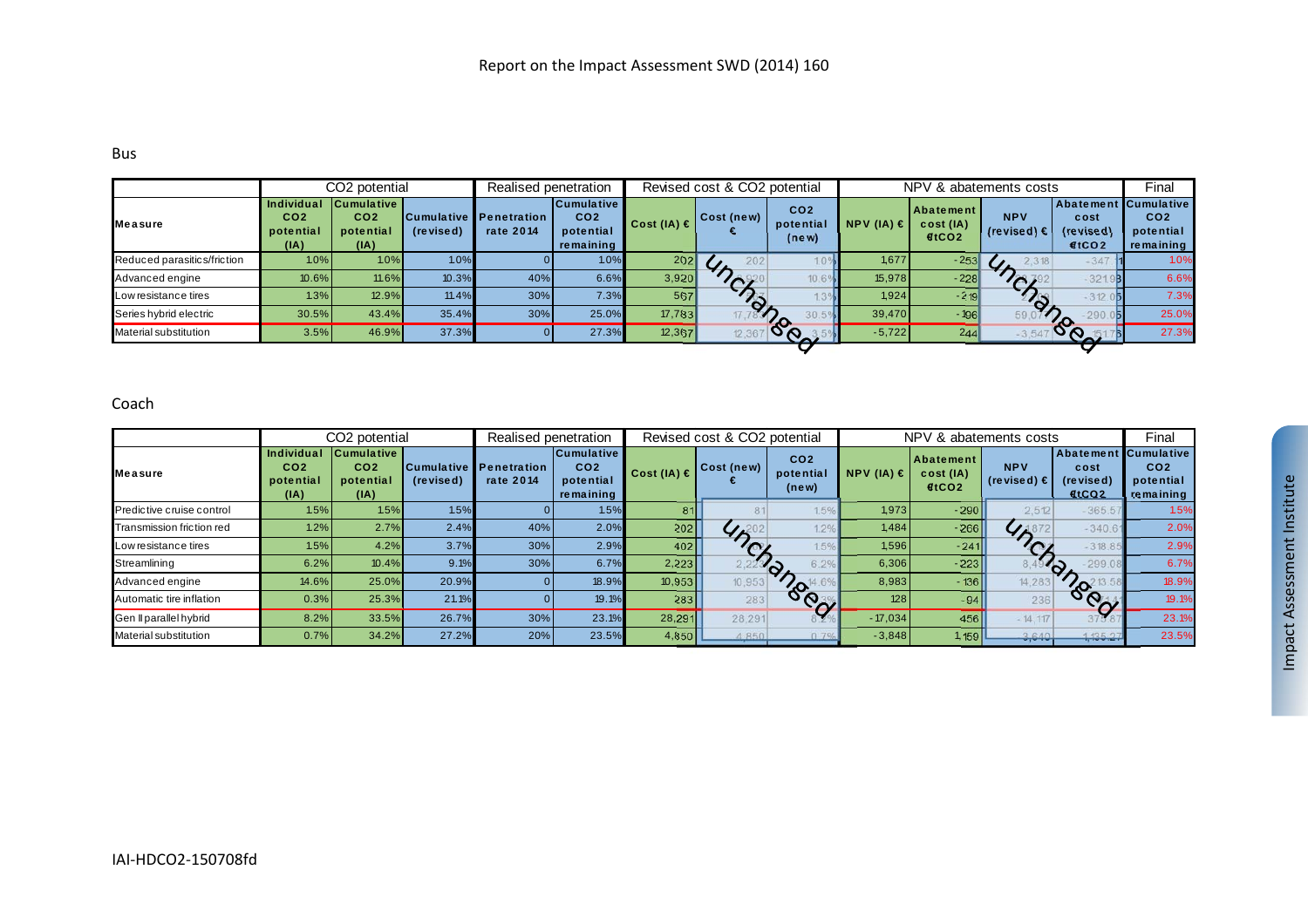## *Annex V: Scatter plots for methodology accounting for technology overlap*

Scatter plots have been created for each vehicle type showing all combinations of CO2 reduction potential and cost of measures. Due to the inhomogeneity of the scatter plots, no mathematical function could be found to create a trend line through the points to reflect the TNO 2006 methodology. Instead, a trend line has been inserted using a visual estimate to create a rough value for each technology.

Only those measures determined as cost effective by the Impact Assessment have been included in the scatter plots. To reflect the analysis in this report (section 3.2.1), an additional plot has been created excluding the hybrid technology in cases where the Impact Assessment found this technology to be cost-effective.

Where sufficient points are available, a visual estimate of the trend line has been made, along with an estimate of the discount also shown. The estimated discount ranges from 6% to 14%, with a weighted average of approximately 10%.

Lacking a more robust methodology, the 10% discount factor is therefore selected for all vehicle types.



#### Vehicle types for which Impact Assessment evaluated hybrid as non‐cost‐effective

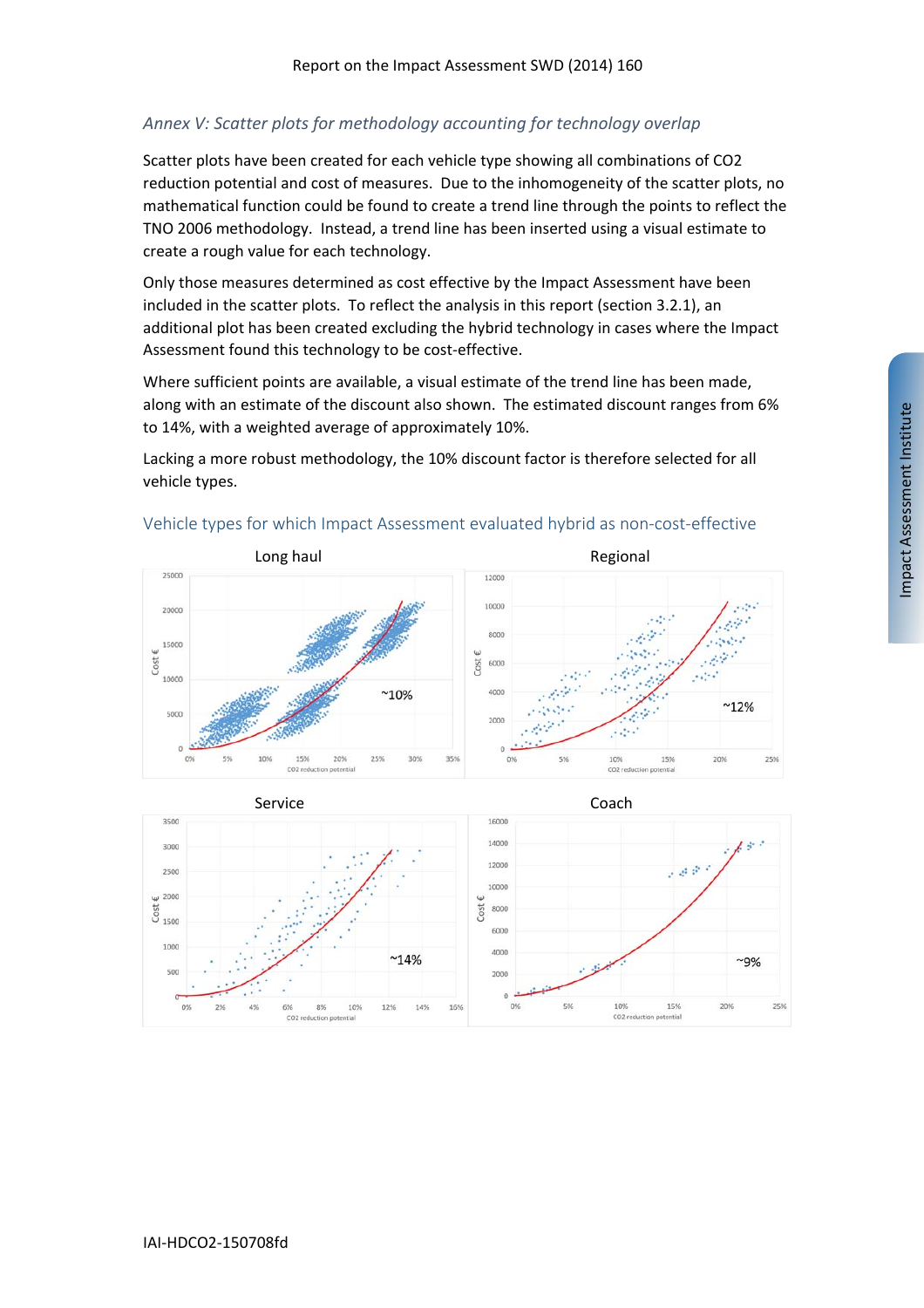

#### Vehicle types for which Impact Assessment evaluated hybrid as cost‐effective